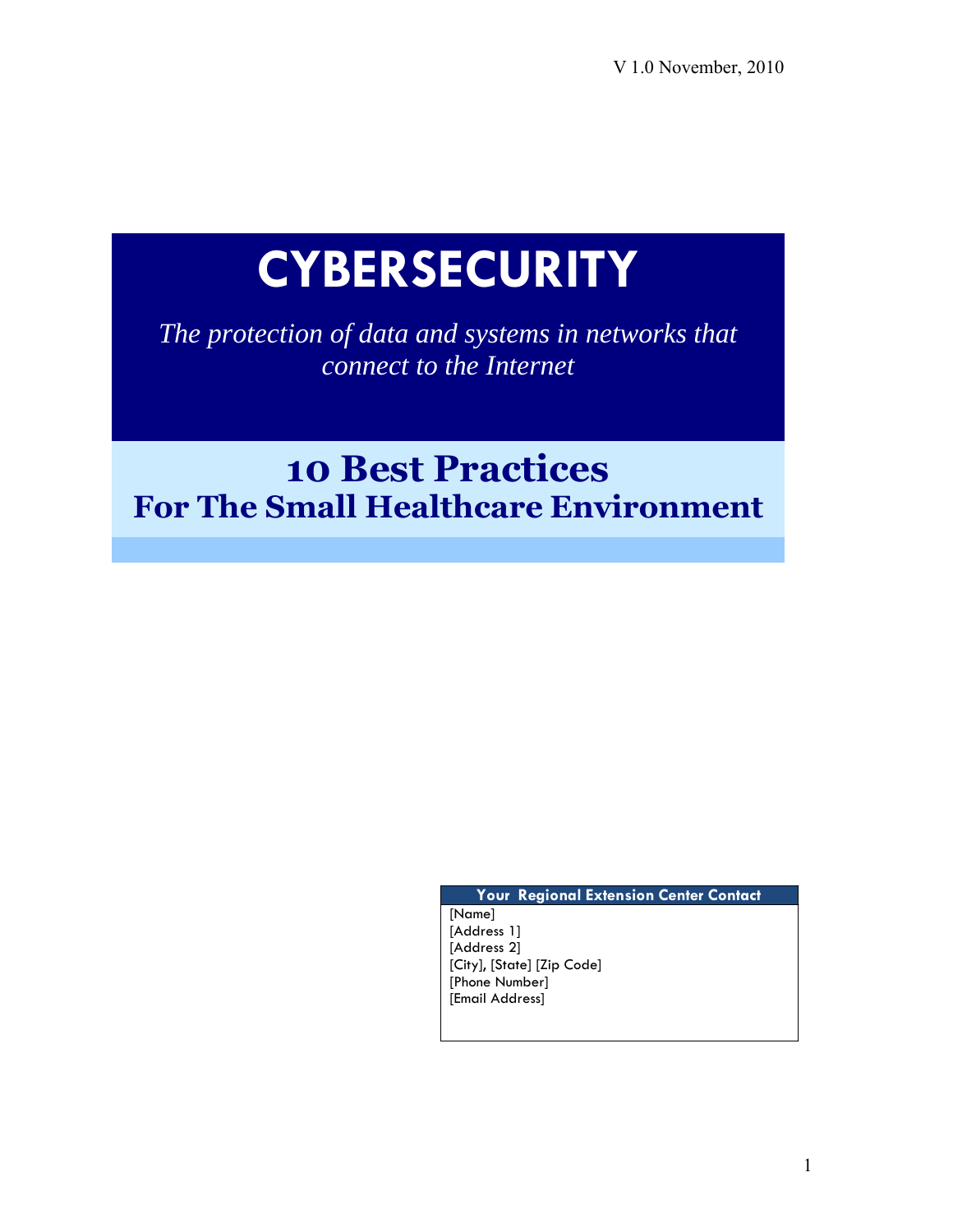*This document is for duplex printing.*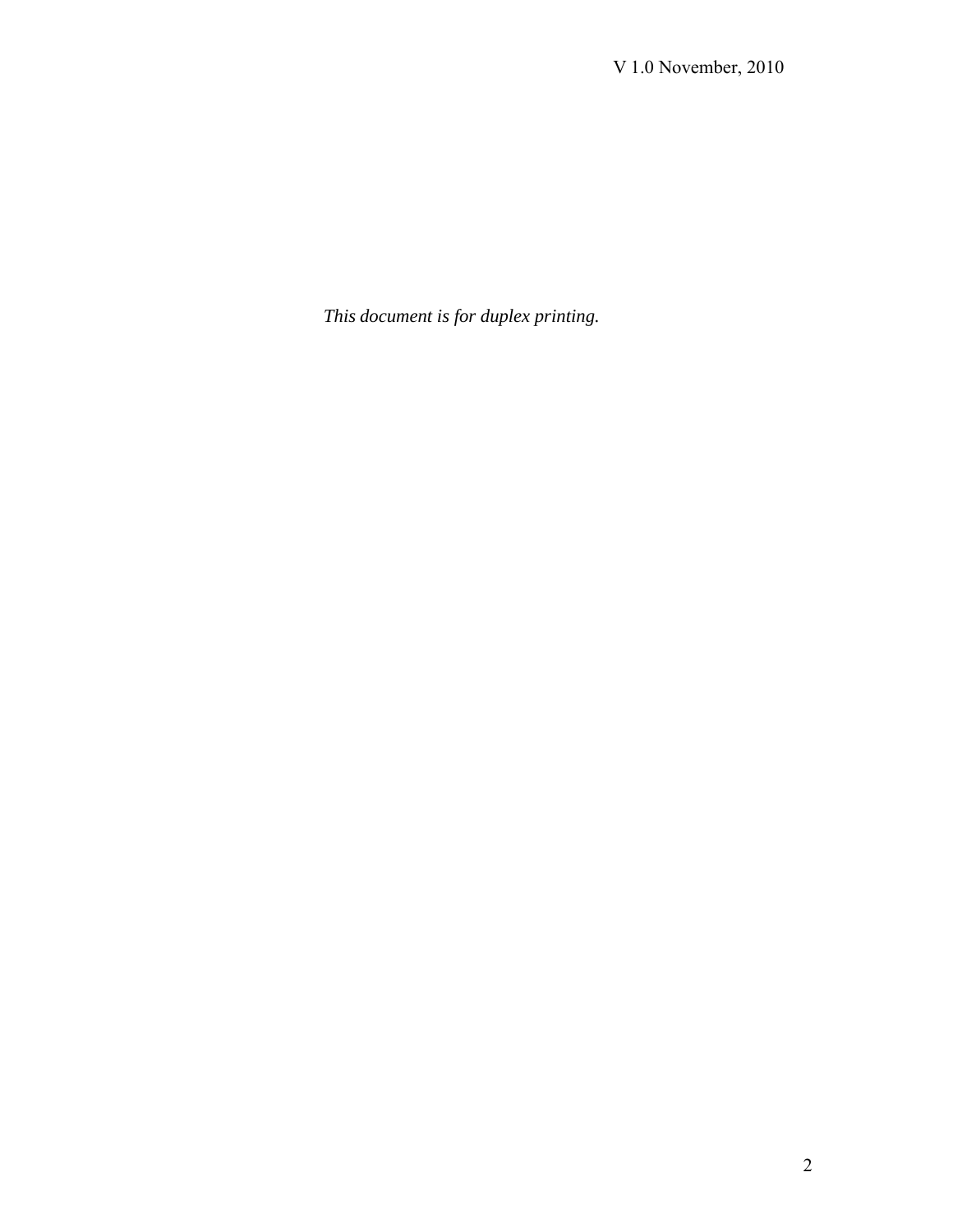#### Table of Contents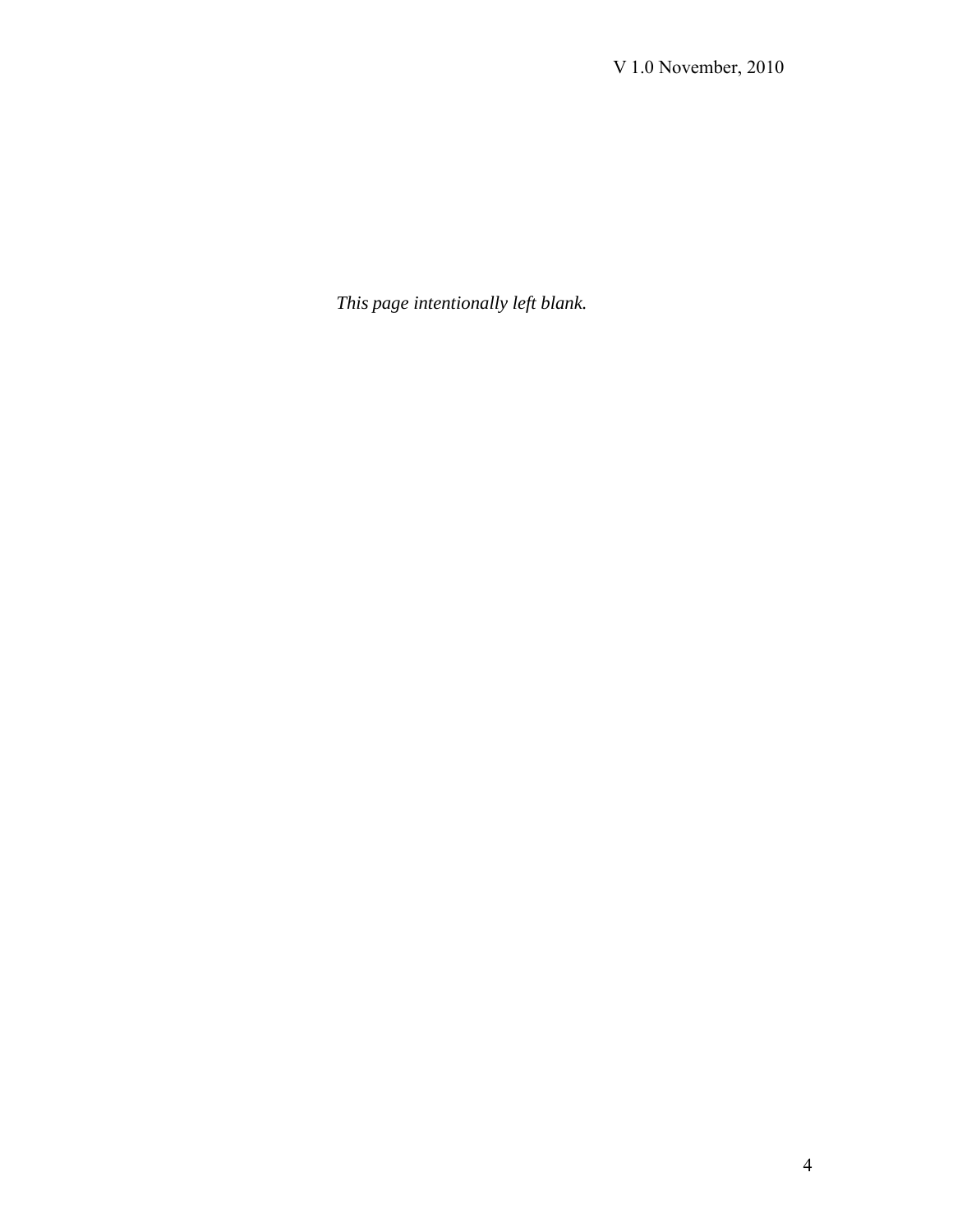#### <span id="page-4-0"></span>*Background*

Cybersecurity: The protection of data and systems in networks that connect to the Internet - 10 Best Practices for the Small Healthcare Environment

*Good patient care means safe record-keeping practices. Never forget that the electronic health record (EHR) represents a unique and valuable human being: it is not just a collection of data that you are guarding. It is a life.*

Stage 1 Meaningful Use criteria make it virtually certain that eligible providers will have to have an Internet connection. To exchange patient data, submit claims electronically, generate electronic records for patients' requests, or e-prescribe, an Internet connection is a necessity, not an option. To protect the *confidentiality, integrity, and availability* of electronic health record systems, regardless of how they are delivered; whether installed in a physician's office, accessed over the Internet, basic **cybersecurity** practices are needed.

The U.S. Department of Health and Human Service (HHS), through the Office of the National Coordinator for Health Information Technology (ONC) is providing this guide as a first take on the key security points to keep in mind when protecting EHRs.

Depending on the configuration of the EHR, some of these best practices may be more applicable than others. ONC's Regional Extension Centers (RECs) can be of assistance in determining which are applicable and which are not.

We also remind small practices that the Health Insurance Portability and Accountability Act (HIPAA) Privacy and Security Rules provides federal protections for protected health information (PHI) held by covered entities and gives patients an array of rights with respect to that information. Individuals, organizations, and agencies that meet the definition of a covered entity under HIPAA must comply with the Rules' requirements to protect the privacy and security of health information, including the requirement under the HIPAA Security Rule to perform a risk analysis as part of their security management processes. It is important to understand that the following cybersecurity practices are not intended to provide guidance regarding how to comply with HIPAA; rather, they are a first step to the effective setup of new EHR systems in a way that minimizes the risk to health information maintained in EHRs. Guidance about how to comply with the HIPAA Privacy and Security Rules can be found on the HHS Office for Civil Rights (OCR) website at

[http://www.hhs.gov/ocr/privacy/hipaa/understanding/summary/index.html.](http://www.hhs.gov/ocr/privacy/hipaa/understanding/summary/index.html)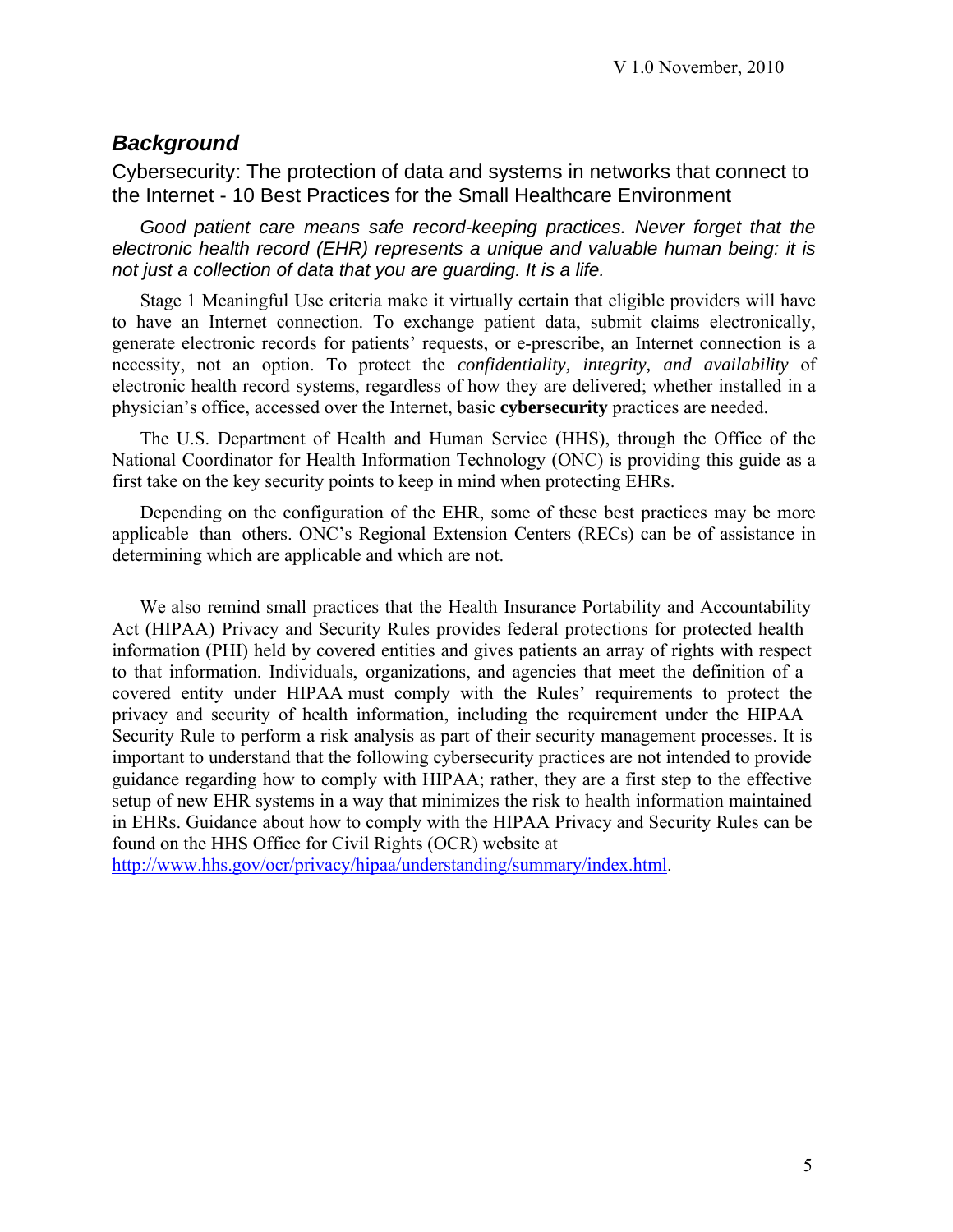#### <span id="page-5-0"></span>*How to Use This Guide*

This guide contains explanations for each of the ten identified best practices, as well as checklists to support healthcare practices validating that they are meeting the basic requirements outlined in each section. The document has been formatted for ease of use. Simply print out the guide in a duplex (double-sided) format. The checklists, numbered by section, are at the end of the document and can be removed to be used as standalone pages. In electronic form, each checklist is linked back to the section that references it.

The information contained in this guide is not intended to serve as legal advice nor should it substitute for legal counsel. The material in this guide is designed to provide information regarding best practices and assistance to Regional Extension Center staff in the performance of technical support and implementation assistance. The guide is not exhaustive, and readers are encouraged to seek additional detailed technical guidance to supplement the information contained herein.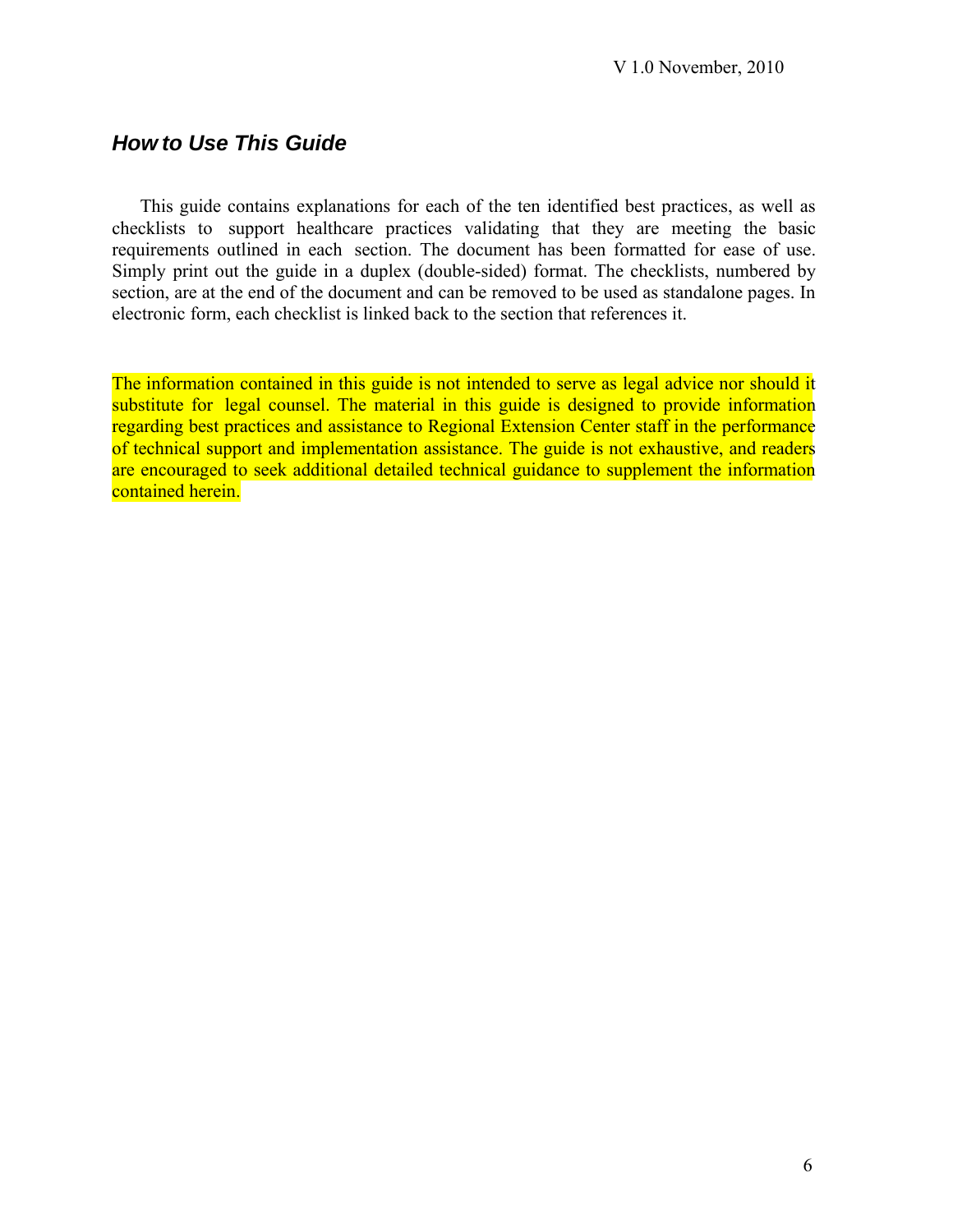#### <span id="page-6-0"></span>*Introduction*

#### Why Should Healthcare Practices Worry About Security?

The Threat of Cyber Attacks: Most everyone has seen news reports of cyber attacks against, for example, nationwide utility infrastructures or the information networks of the Pentagon. Healthcare providers may believe that if they are small and low profile, they will escape the attentions of the "bad guys" who are running these attacks. Yet, every day there

are new attacks aimed specifically at small to mid-size organizations for the very reason that they are low profile and less likely to have fully protected themselves. Criminals have been highly successful at penetrating these smaller organizations, carrying out their activities while their unfortunate victims are unaware until it is too late.

It is vital to do as much as possible to protect sensitive health information in EHRs. The consequences of a successful cyber attack could be very serious, including loss of patient trust, violations of the Health Insurance Portability and

*What is "cyber" security?*

*The protection of data and systems in networks that connect to the Internet.*

*This definition applies to any computer or other device that can transmit electronic health records to another device over a network connection, whether it uses the Internet or some other network.*

Accountability Act (HIPAA), or even loss of life or of the practice itself. Real-world examples large and small abound. Barely a day goes by that the press does not have reports of the latest cyber-attacks.

Until now, relatively few healthcare practices have been targeted by these criminals. With increasing adoption of EHRs, many more practices will soon have new systems in place, which could increase the level of attacks.

Our Own Worst Enemy: Even though cyber attacks from hackers and other criminals grab a lot of headlines, research indicates that often times, well-meaning computer users can be their own worst enemies. Why? Because they fail to follow basic safety principles. This might be due to lack of training, time pressures, or any of a range of reasons. Yet, following these practices can sometimes be just as important and just as basic to patient safety as good hand-washing practice.

This document will discuss ten simple best practices that should be taken to reduce the most important threats to the safety of electronic health records. This core set of best practices was developed by a team of cybersecurity and healthcare subject matter experts to address the unique needs of the small healthcare practice. They are based on a compilation and distillation of cybersecurity best practices, particularly those developed under the auspices of the Information Security Alliance.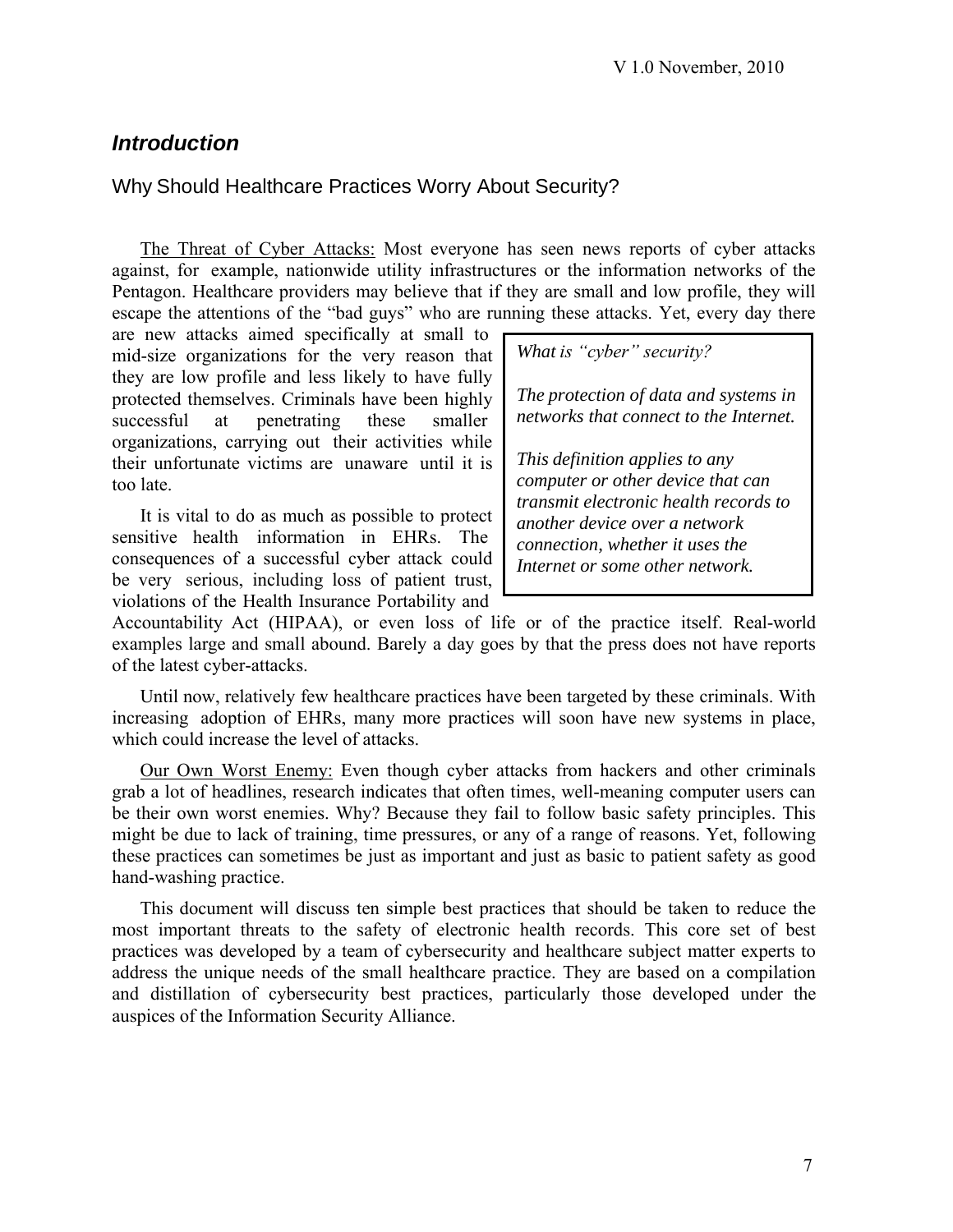## <span id="page-7-0"></span>*Practice 1: Use strong passwords and change them regularly*

Passwords are the first line of defense in preventing unauthorized access to any computer. Regardless of type or operating system, a password should be required to log in and do any work. Although a strong password will not prevent attackers from trying to gain access, it can slow them down and discourage all but the most determined. In addition, strong passwords, combined with effective access controls, help to prevent casual misuse, for example, staff members pursuing their personal curiosity about a case even though they have no legitimate need for the information.

Strong passwords are ones that are not easily guessed. Since attackers may use automated

methods to try to guess a password, it is important to choose a password that does not have characteristics that could make it vulnerable. Strong passwords should **not include**:

- Words found in the dictionary, even if they are slightly altered, for example by replacing a letter with a number.
- Personal information such as birth date, names of self, or family, or pets, social security number, or anything else that could easily be learned by others. Remember: if a piece of information is on a social networking site, it should *never* be used in a password.

*What about forgotten passwords?*

Anyone can forget a password. The longer the password, the more likely this occurrence. To discourage people from writing down their passwords and leaving them in unsecured locations, plan for password recovery. This could involve allowing two different staff members to be authorized to add, delete and/or re-set passwords, storing passwords in a safe, or selecting a product that has built-in password recovery tools.

Strong passwords **should**:

- Be at least 8 characters in length
- Include a combination of upper case and lower case letters, at least one number and at least one special character, such as a punctuation mark

Finally, systems should be configured so that passwords must be changed on a regular basis. While this may be inconvenient for users, it also reduces some of the risk that a system will be easily broken into with a stolen password.

#### **Passwords and Strong Authentication**

Strong, or multi-factor, authentication combines multiple different authentication methods resulting in stronger security. In addition to a user name and password, another method is used. While a username is something you know and a password is something you know, multi-factor authentication also includes either something you have, like a smart card or a key-fob, or something that is part of who you are, such as a fingerprint or a scan of your iris.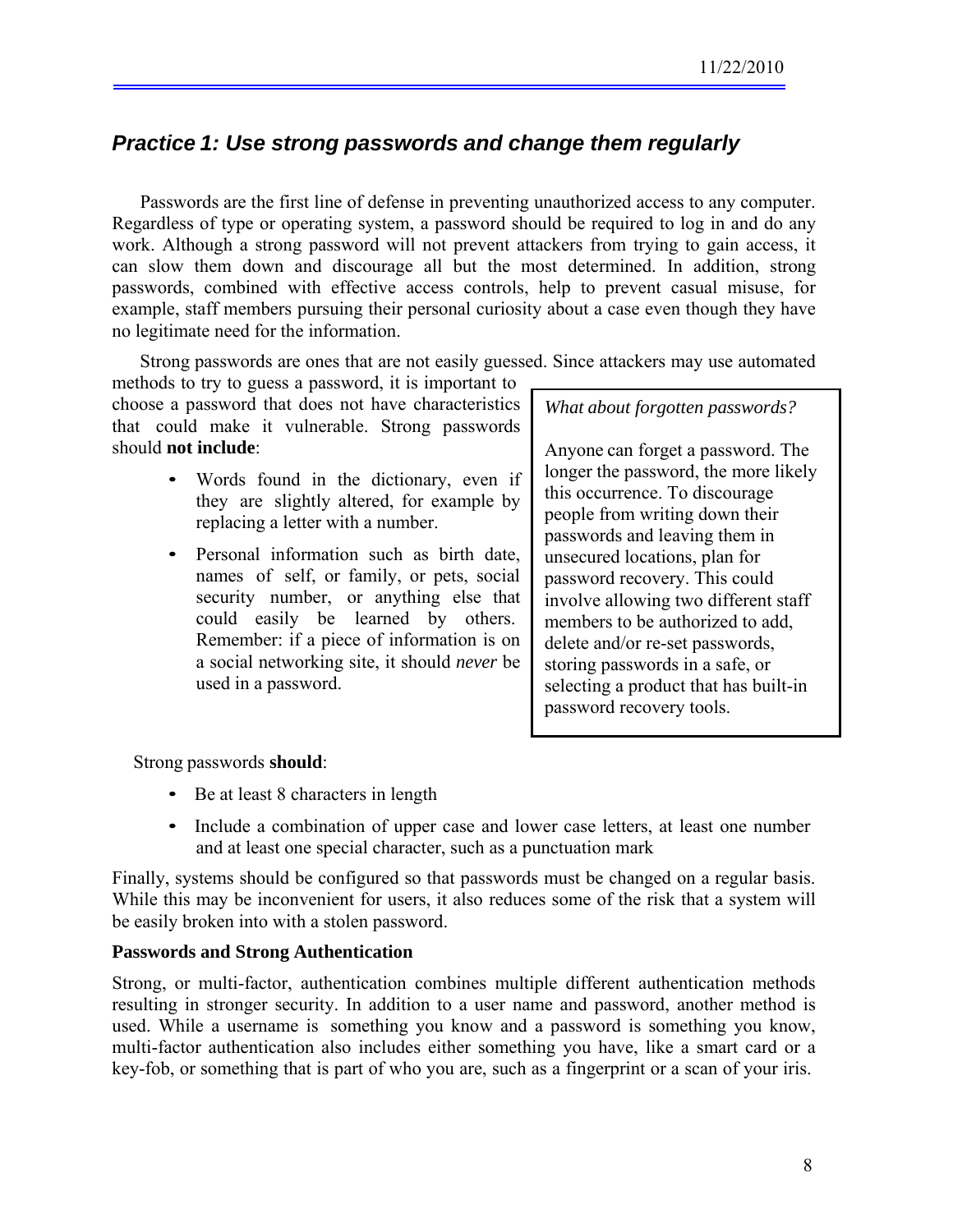Under Federal regulations permitting e-prescribing of controlled substances, multi-factor authentication must be used.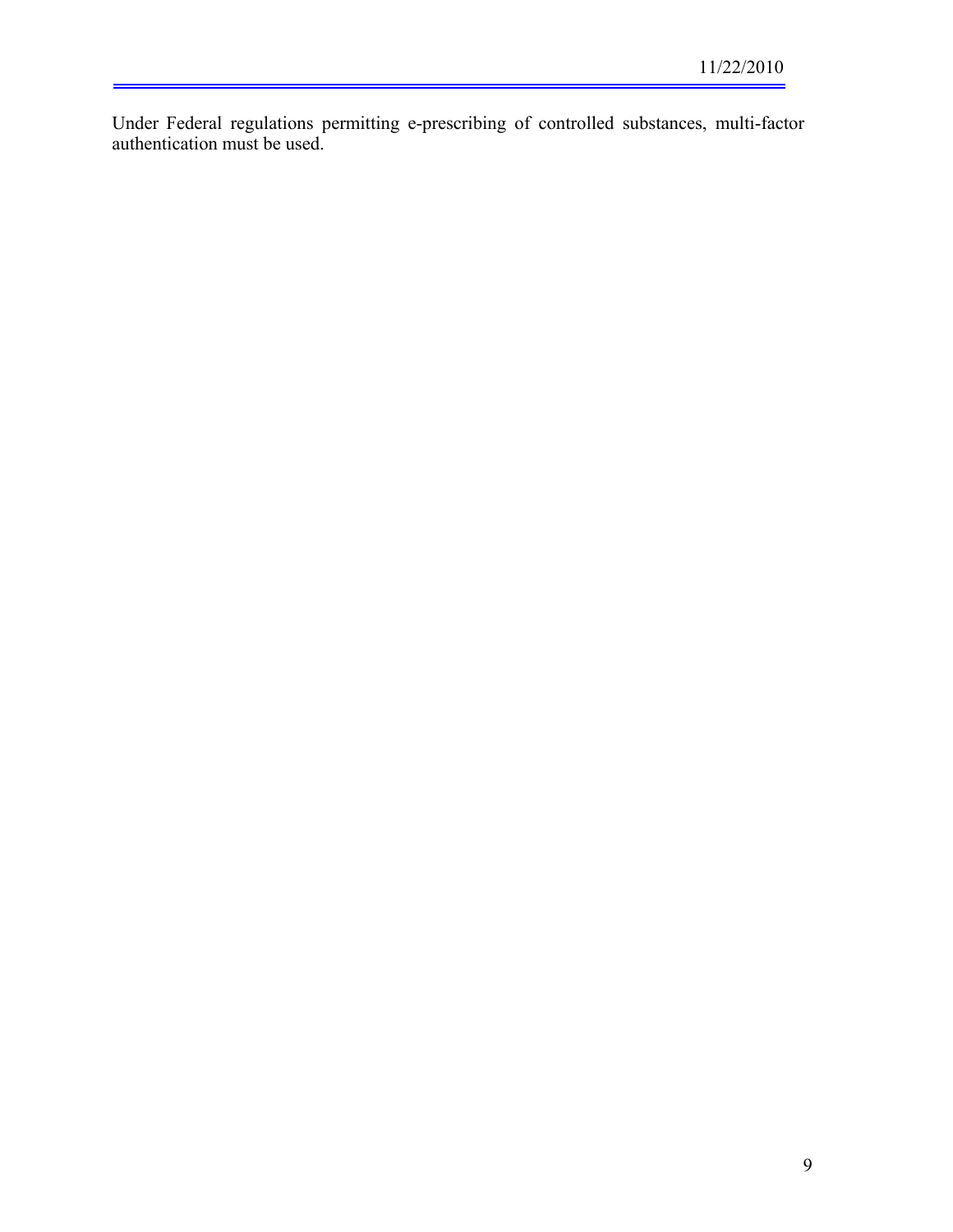#### <span id="page-9-0"></span>*Practice 2: Install and Maintain Anti-Virus Software*

The primary way that attackers compromise computers in the small office is through viruses and similar code that exploits vulnerabilities on the machine. These vulnerabilities are ubiquitous due to the nature of the computing environment. Even a computer that has all of the latest security updates to its operating system and applications may still be at risk because of previously undetected flaws. In addition, computers can become infected by seemingly innocent outside sources such as CD-ROMs, e-mail, flash drives, and web downloads. Therefore, it is important to use a product that provides continuously updated protection against these exploits. Anti-virus software is widely available, well-tested to be reliable, and costs relatively little.

After implementation it is important to keep anti-virus software up to date. Anti-virus products *How can users recognize a computer virus infection?*

Some typical symptoms of an infected computer include:

- System will not start normally (e.g., "blue screen of death")
- System repeatedly crashes for no obvious reason
- Internet browser goes to unwanted web pages
- Anti-virus software appears not to be working
- Many unwanted advertisements pop up on the screen
- The user cannot control the mouse/pointer

require regular updates from the vendor in order to protect from the newest computer viruses and malware. Most anti-virus software automatically generates reminders about these updates and many are configurable to allow for automated updating..

Without anti-virus software to combat infections, data may be stolen, destroyed, or defaced, and attackers could take control of the machine.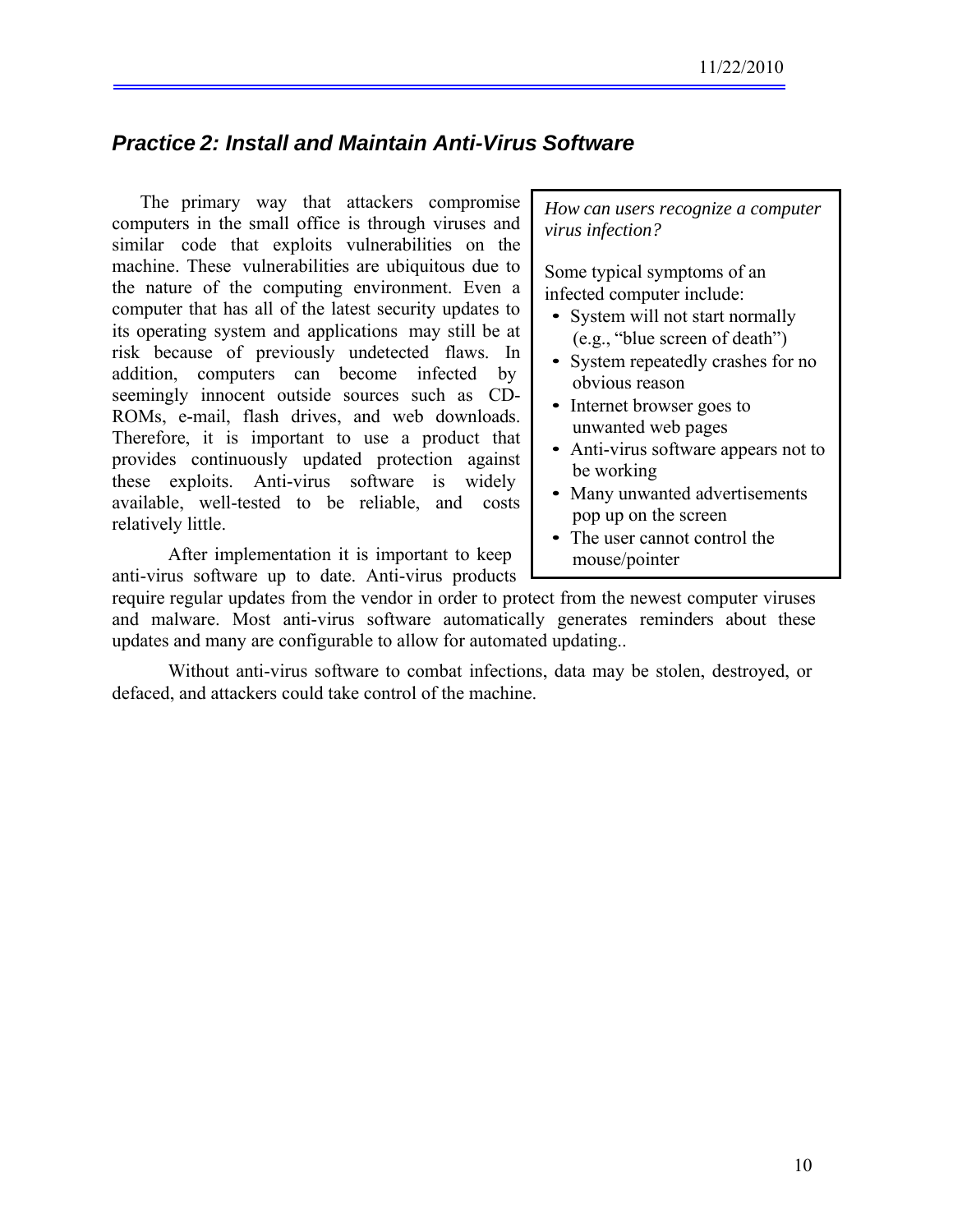#### <span id="page-10-0"></span>*Practice 3: Use a Firewall*

Unless a small practice uses an EHR system that is totally disconnected from the Internet<sup>1</sup>, it should have a firewall to protect against intrusions and threats from outside sources. While anti-virus software will help to find and destroy malicious software that has

already entered, a firewall's job is to prevent intruders from entering in the first place. In short, the *When should a hardware firewall be*<br>anti-virus can be thought of as infection control while *used?* anti-virus can be thought of as infection control while the firewall has the role of disease prevention.

A firewall can take the form of a software product or a hardware device. In either case, its job is to inspect all messages coming into the system from the outside (either from the internet or from a local network) and determine, according to pre-determined criteria, whether the message should be allowed in.

Configuring a firewall can be technically complicated, and hardware firewalls should be configured by trained technical personnel. Software firewalls, on the other hand, are often pre-configured with common settings that tend to be useful in many situations. Software firewalls are included with some popular operating systems, providing protection at the installation stage. Alternatively, separate firewall

Large practices that use a local area network (LAN) should consider a hardware firewall. A hardware firewall sits between the LAN and the internet, providing centralized management of firewall settings. This increases the security of the LAN, since it ensures that the firewall settings are uniform for all users.

If a hardware firewall is used, it should be configured, monitored, and maintained by a specialist in this subject.

software is widely available from computer security vendors, including most of the suppliers of anti-virus software. Both types of firewall software normally provide technical support and configuration guidance to enable successful configuration by users without technical expertise.

 $<sup>1</sup>$  An unlikely case, but theoretically possible.</sup>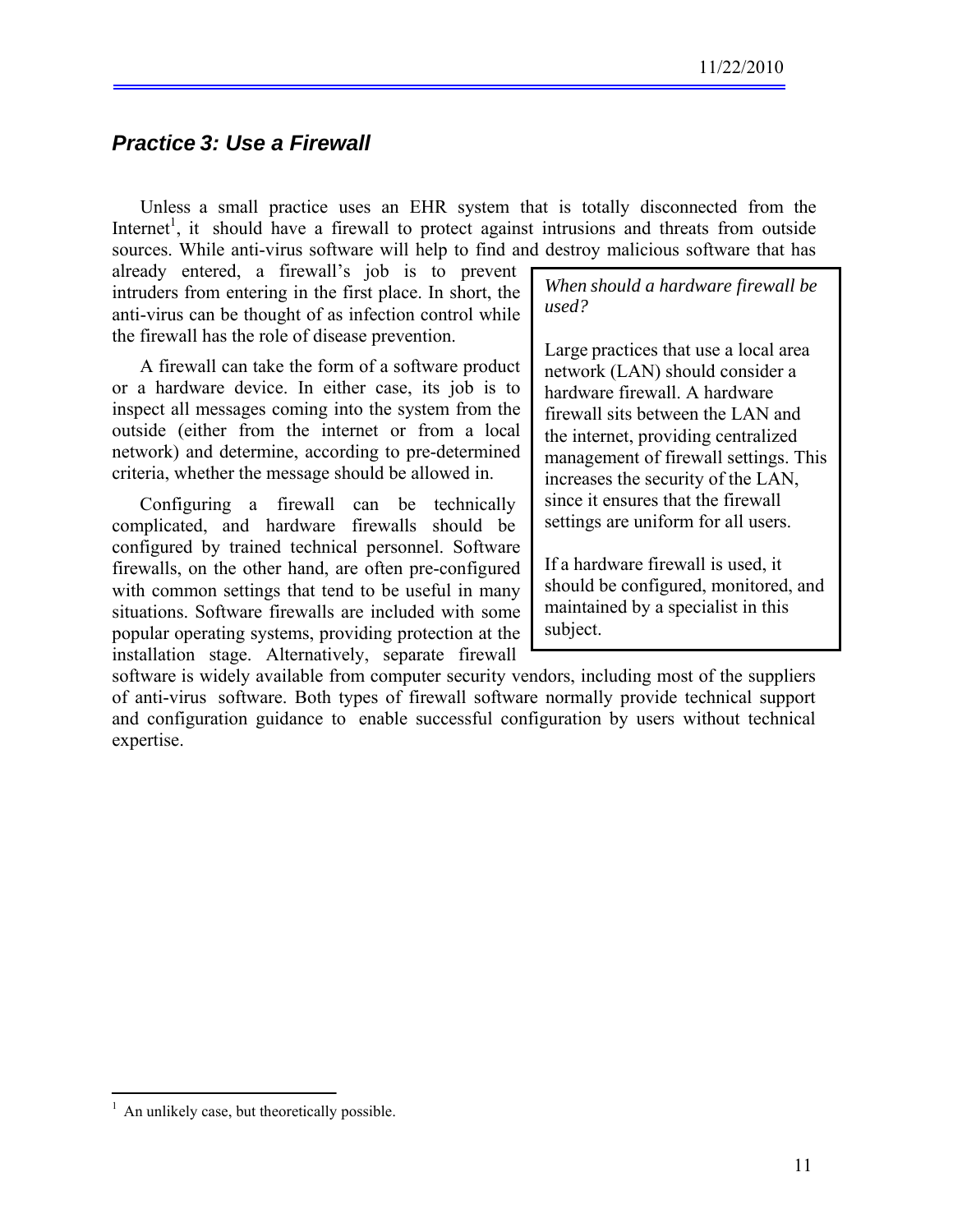#### <span id="page-11-0"></span>*Practice 4: Control Access to Protected Health Information*

All health care providers, health plans, and health care clearinghouses that transmit health information in electronic form in connection with a transaction for which the Secretary of HHS has adopted standards under HIPAA are "covered entities" and must comply with the HIPAA Privacy and Security Rules. The HIPAA Rules define "protected health information" (PHI) as all "individually identifiable health information" held or transmitted by a covered entity or its business associate, in any form or media, whether electronic, paper, or oral. Generally, "individually identifiable health information" is information that relates to an individual's health and that identifies an individual or for which there is a reasonable basis to believe can be used to identify an individual.

To minimize the risk to protected health information when effectively setting up EHR systems, Practice 1 discussed the importance of passwords. The password, however, is only one half of what makes up a computer user's credentials. The other half is the user's identity,

or user name. In most computer systems, these credentials (user name and password) are used as part of an **access control** system in which users are assigned certain rights to access the data within. This access control system might be part of an operating system (e.g., Windows) or built into a particular application (e.g., an e-prescribing module), often both are true. In any case, an EHR implementation needs to be configured to grant access to PHI **only to people**  with a need to know it. The need to know is narrowly defined, so EHR systems should be configured carefully to allow limitation of access in all but the smallest practices.

For many situations in small practices, setting file access **permissions** may be done manually, using an **access control list**. This can only be done by someone with administrative rights to the system, which means that this individual must be fully trusted. Prior to setting these permissions, it is important to identify which files should be accessible to which staff members.

*What if protected health information is accessed without permission?*

If protected health information is accessed by a person not authorized to access it, then this could indicate a violation of both the HIPAA Privacy and Security Rules. Under certain circumstances, such an incident may have to be reported to HHS and/or a state agency as a **breach** of unsecured protected health information. Having good access controls and knowledge of who has viewed or used information (i.e., access logs) can help to prevent or detect these data breaches.

Additional access controls that may be configured include **role-based access control**, in which a staff member's role within the practice (e.g., physician, nurse, billing) determines what information may be accessed. In this case, care must be taken to assign staff to the correct roles and then to set the access permissions for each role correctly with respect to the need to know.

The combination of regulations and the varieties of access control possibilities make this one of the more complex processes of setting up an EHR system in the small practice.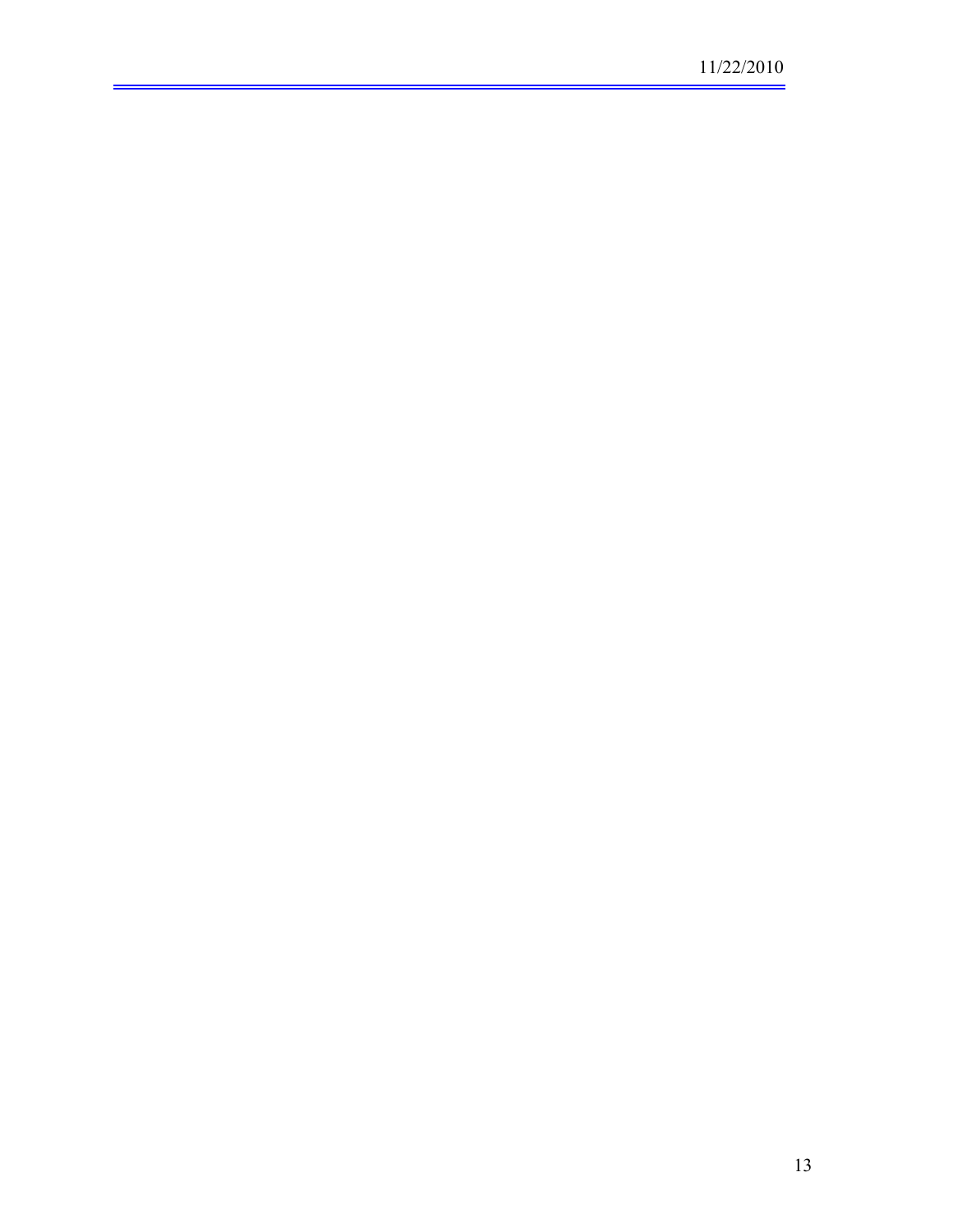#### <span id="page-13-0"></span>*Practice 5: Control Physical Access*

Not only must assets like files and information to be secured, the devices themselves that make up an EHR system must also be safe from unauthorized access. The single most

common way that protected health information is compromised is through the loss of devices themselves, whether this happens through theft or accidentally. Incidents reported to HHS's Office for Civil Rights show that more than half of all these data loss cases consist of missing devices, including portable storage media (e.g., thumb or flash drives, CD or DVD disks), laptops, handhelds, desktop computers, and even hard drives ripped out of machines, lost and stolen backup tapes, and entire network servers.

Should a data storage device disappear, no matter how well an office has taken care of its passwords, access control, and file permissions, it is still possible that a determined individual could access the information on it. Therefore, it is important to limit the possibility of devices disappearing or being tampered with.

Securing devices and information physically should include policies limiting physical access, for example, securing machines in locked rooms, managing physical keys, and restricting the ability to remove devices from a secure area.

*Where should I place my server that stores PHI?*

When considering where to locate a server with EHR, PHI or other PII two main factors should be considered: physical and environmental protection. Physical protection should be focused on preventing unauthorized individuals from accessing the server (e.g. storing the server in locked room accessible only to staff). Environmental protections should focus on protecting the server from fire, water and other elements (e.g. never store a server in a restroom, instead store the server off the floor, away from water and windows and in a temperature regulated room).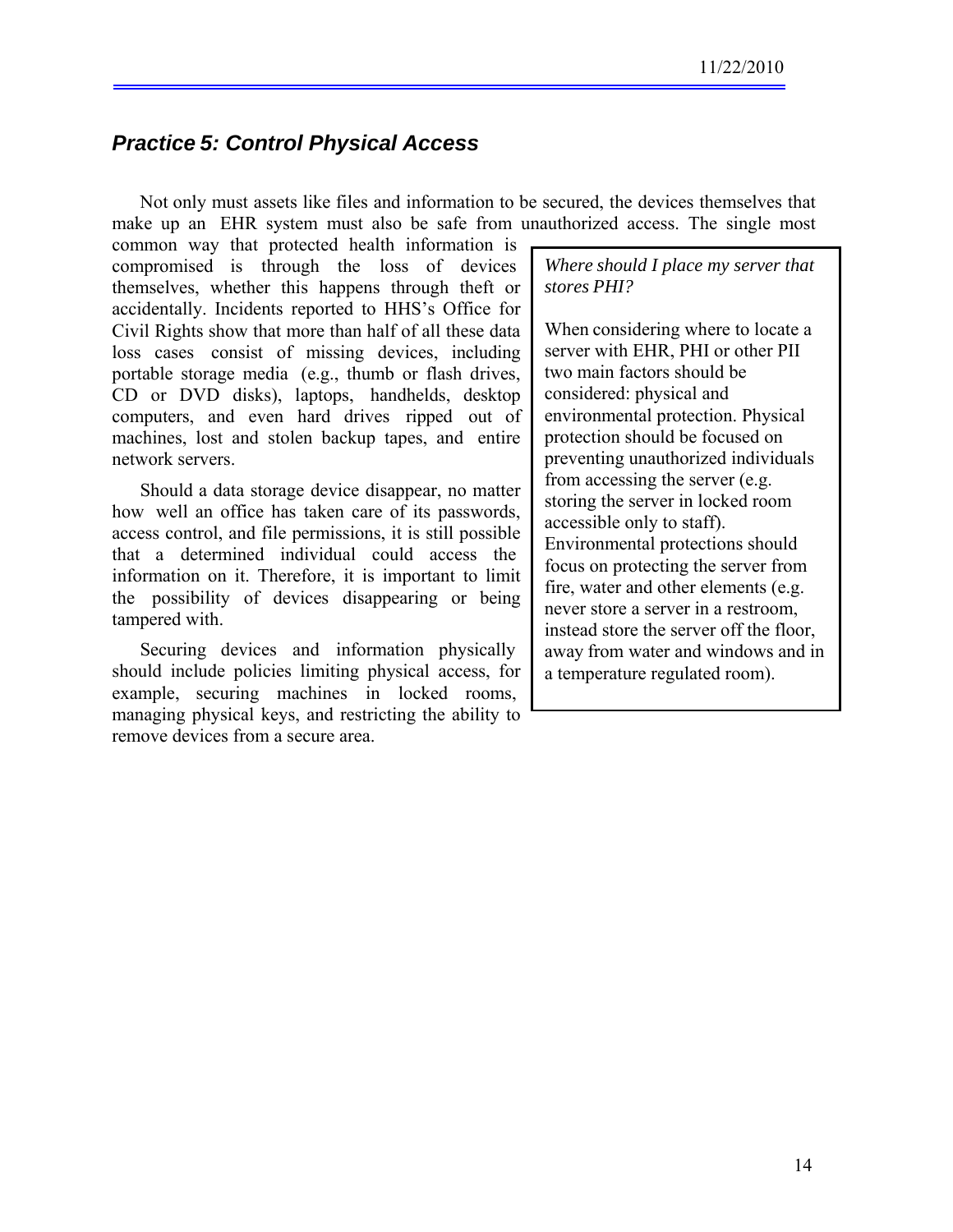#### <span id="page-14-0"></span>*Practice 6: Limit Network Access*

Ease of use and flexibility make contemporary networking tools very appealing. Web 2.0 technologies like peer-to-peer file sharing and instant messaging are popular and widely used. Wireless routing is a quick and easy way to set up broadband capability within a home or office. However, because of the sensitivity of healthcare information and the fact that it is protected by law; tools that might allow outsiders to gain access to a healthcare practice's network must be used with extreme caution.

Wireless routers that allow a single incoming cable or DSL line to be used by multiple computers are readily available for less than \$100. For the small practice that intends to rely on wireless networking, special precautions are in order. Unless the wireless router is secured, its signal can be picked up from some distance away, including, for example, the building's parking lot, other offices in the same building, or even nearby homes. Since PHI data flowing over the wireless network must be protected by law, it is crucial to secure the wireless signal so that only those who are permitted to access the information can pick up the signal. When a wireless router is used, it must be set up to operate only in **encrypted mode<sup>2</sup>** .

Devices brought into the practice by visitors should not be permitted access to the network, since it is unlikely that such devices can be fully vetted for security on short notice. Setting up a network to safely permit guest access is expensive and time-consuming, so the best defense is to prohibit casual access. In configuring a wireless network, each legitimate device must be identified to the router and only those devices permitted access.

Peer-to-peer applications, such as file sharing and instant messaging can expose the connected devices to security threats and vulnerabilities, including permitting unauthorized access to the devices on which they are installed. Check to make sure these and other peer-topeer applications have not been installed without explicit review and approval. It is not sufficient to just turn these programs off or uninstall them. A machine containing peer-topeer applications may have exploitable bits of code that are not removed even when the programs are removed.

*A good policy is to prohibit staff from installing software without prior approval.*.

#### *Practice 7: Plan for the Unexpected*

Sooner or later, the unexpected will happen. Fire, flood, hurricane, earthquake and other natural or man-made disasters can strike at any time. Important healthcare records and other vital assets must be protected against loss from these events. There are two key parts to this practice: creating backups and having a sound recovery plan.

<sup>&</sup>lt;sup>2</sup> Encryption modes are specified in IEEE standard 802.11i. This standard is commonly referenced on the packaging of wireless routers. The correct encryption modes are WPA2 or WPA, *not* WEP.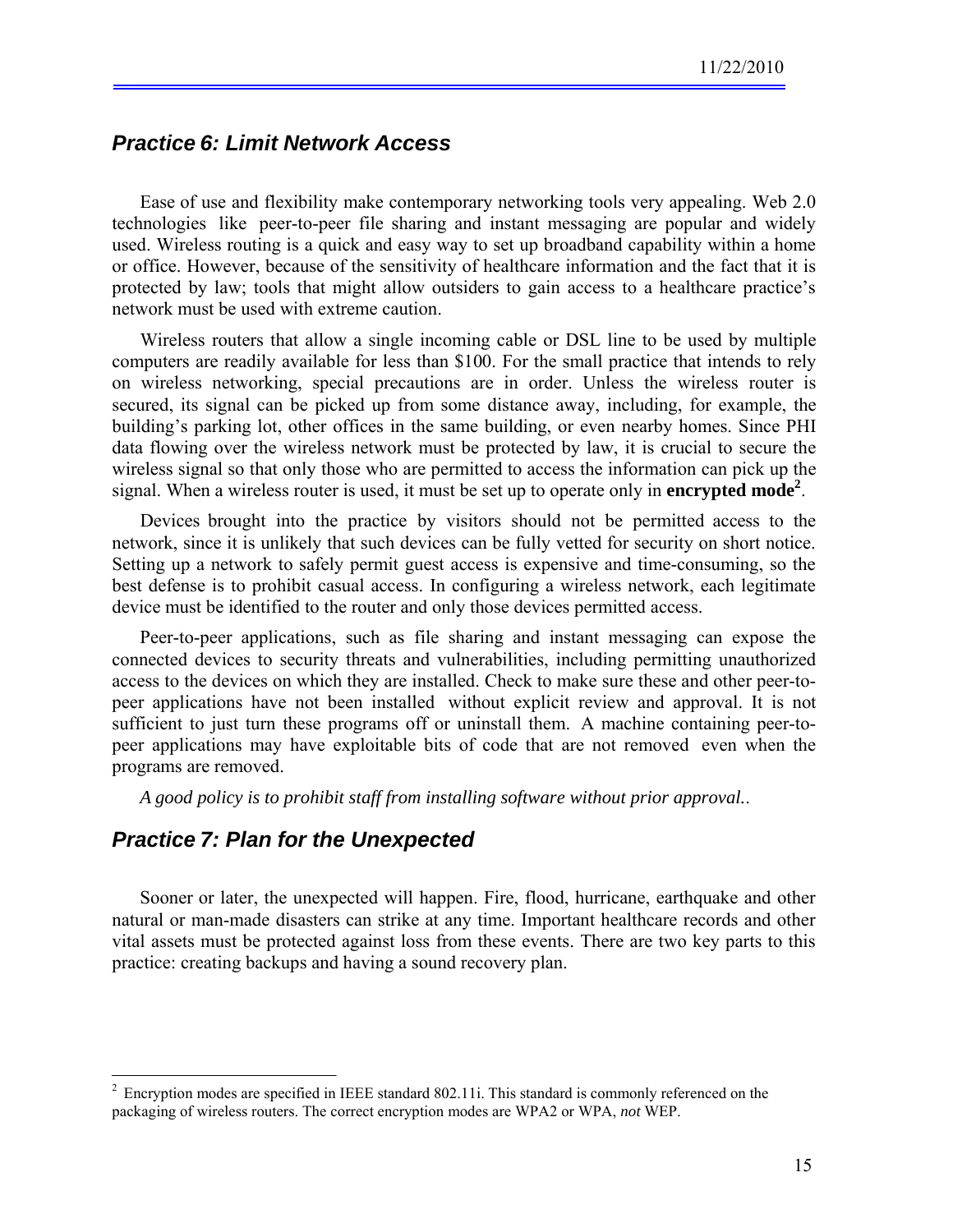In the world of business, creating a backup is routine practice. In the small practice, however, it may be that the staff members are only familiar with a home computing environment, where backups are rarely considered until a crash happens, by which time it is too late. From the first day a new EHR is functioning in a practice, the data must be backed up regularly and reliably. A reliable backup is one that can be counted on in an emergency, so it is important not only that all the data be correctly captured, but that it can quickly and accurately be restored. Backup media must be tested regularly for their ability to restore properly.

Whatever medium is used to hold the backup data (e.g., magnetic tape, CD, DVD, removable hard drive), it must be stored safely so that it cannot be wiped out by the same disaster that befalls the main system. Depending on the local geography or type of risk, this could mean that backups should be stored many miles away. One emerging option for backup storage is cloud computing, which may be a viable option for many, since it involves no hardware investment and little technical expertise. However, cloud backup must be selected with care. The backedup data must be as secure as the original and must be stored according to HIPAA regulatory requirements.

Critical files can be manually copied onto backup media, although this can be tedious and potentially error-prone. If possible, an automated backup method should be used.

*Is it OK to store my backup media at home?*

A fireproof, permanently installed home safe, which only the healthcare provider knows the combination for, may be the most feasible choice for many practices to store backup media. This would not place the backup out of the danger zone of a widespread disaster (earthquake, hurricane, nuclear), but it would provide some safety against local emergencies such as fire and flood. Fireproof portable boxes or safes where non-staff have the combination are inadequate.

Some types of backup media are reusable, such as

magnetic tape and removable hard drives. These media can wear out over time and after multiple backup cycles. It is especially important to test them for reliable restore operations as they age.

Storage of backup media must be protected with the same type of access controls described above in Practices 4 and 5.

Recovery planning must be done so that when an emergency occurs there is a clear procedure in place. In a disaster, it is possible that healthcare practices will be called upon to supply medical records and information rapidly. The practice must be prepared to access their backups and restore functionality, which requires knowledge about where the backups are stored, how they were prepared, and what types of equipment are needed to read them. If possible, this information must be placed for safekeeping at a remote location where someone has responsibility for producing it in the event of emergency.

#### *Practice 8: Maintain Good Computer Habits*

The medical practitioner is familiar with the importance of healthy habits to maintain good health and reduce the risk of infection and disease. The same is true for EHR systems; they must be properly maintained so that they will continue to function properly and reliably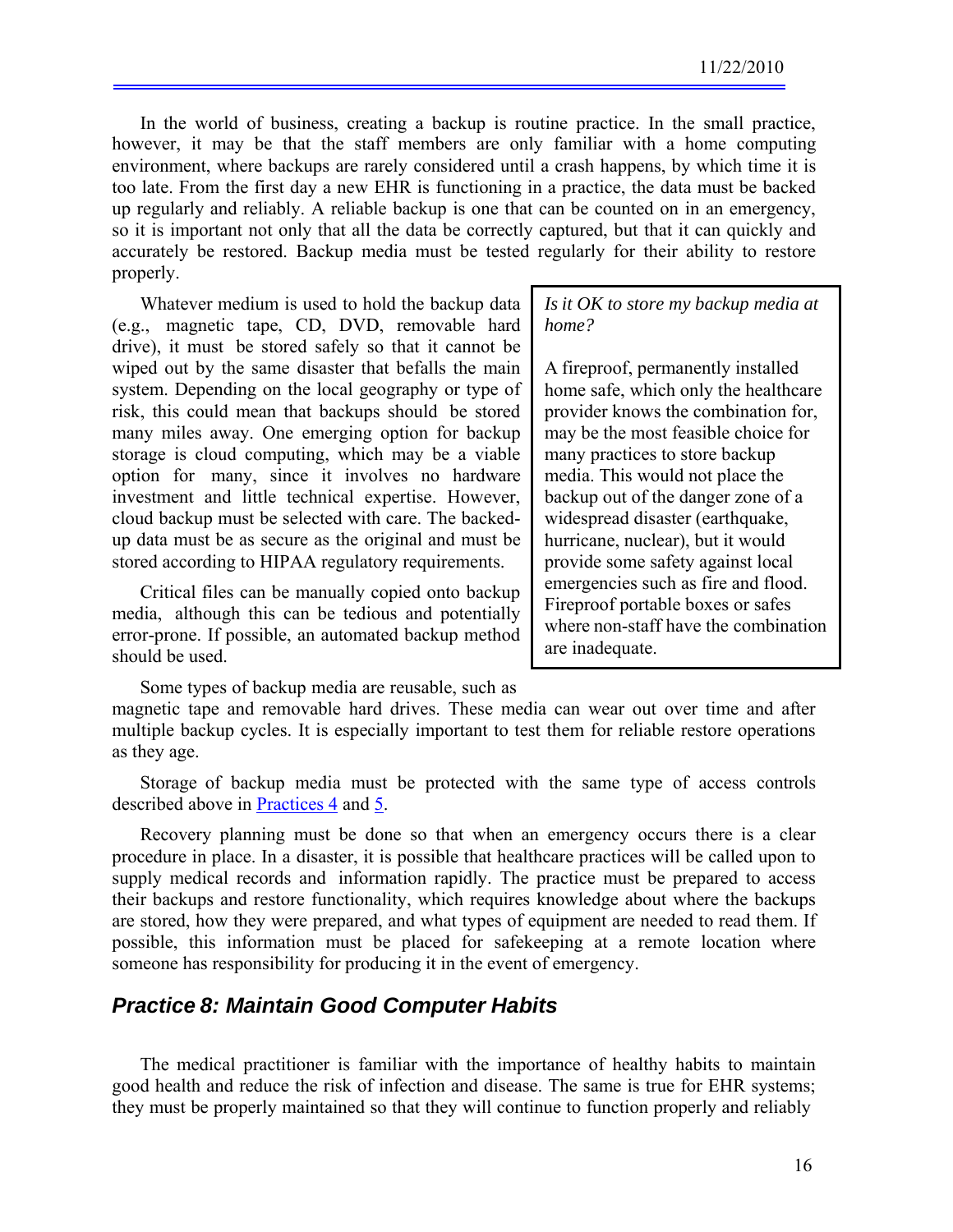<span id="page-16-0"></span>in a manner that respects the importance and the sensitive nature of the data stored within them. As with any health regimen, simple measures go a long way.

#### Configuration Management

New computers and software packages are delivered with a dizzying array of options and little guidance on how to configure them so that the system is secure. In the face of this complexity, it can be difficult to know what options to permit and which to turn off. While a

booklet of this length cannot go into detail on this topic, there are some rules of thumb:

- Uninstall any software application that is not essential to running the practice (e.g., games, IM clients, photo sharing tools). If the purpose of a software application is not obvious, check with the EHR vendor and look it up by name on any of the several web sites that maintain databases of applications and their purpose.
- Do not simply accept defaults or "standard" configurations when installing software. Step through each option, understand the choices, and obtain technical assistance where necessary<sup>3</sup>.
- Find out whether the EHR vendor maintains an open connection to the installed software (a "back door") in order to provide updates and support. If so, this connection must be well-

*How do you know if staff has downloaded programs they are not supposed to?*

There are several applications and services available commercially that perform **desktop audits**. These applications/services can be set up to report or even stop the download of rogue/unapproved software. Some of these also have other useful functions, like doing a general security audit. Product recommendations are beyond the scope of this guide, but a quick search on "software audit" will turn up many hits.

secured at the firewall and its traffic monitored closely in case it is found by intruders.

• Disable remote file sharing and remote printing within the operating system configuration. Allowing these could result in the accidental sharing or printing of files to locations where unauthorized individuals could view them.

#### Software Maintenance

Most software requires periodic updating to keep it secure and to add features. Vendors may send out updates in various ways, including automated downloads, customer-requested downloads, and on portable media. Keeping software up-to-date is critical to maintaining a secure system, since many of these updates address newly-found vulnerabilities in the product. In larger enterprises, this "patching" can be a daily task, where multiple vendors may issue frequent updates. In the small practice, there may not be the resources to continually monitor for new updates and apply them in good time. Small practices may instead wish to automate updates to occur weekly (e.g. use Microsoft Windows Automatic Update). However, practices should monitor for critical and urgent patches and updates that require immediate attention. Messages from vendors regarding these patches and updates should be monitored and acted upon as soon as possible.

<sup>&</sup>lt;sup>3</sup> REC representatives are available to provide technical assistance, visit the ONC website for more information.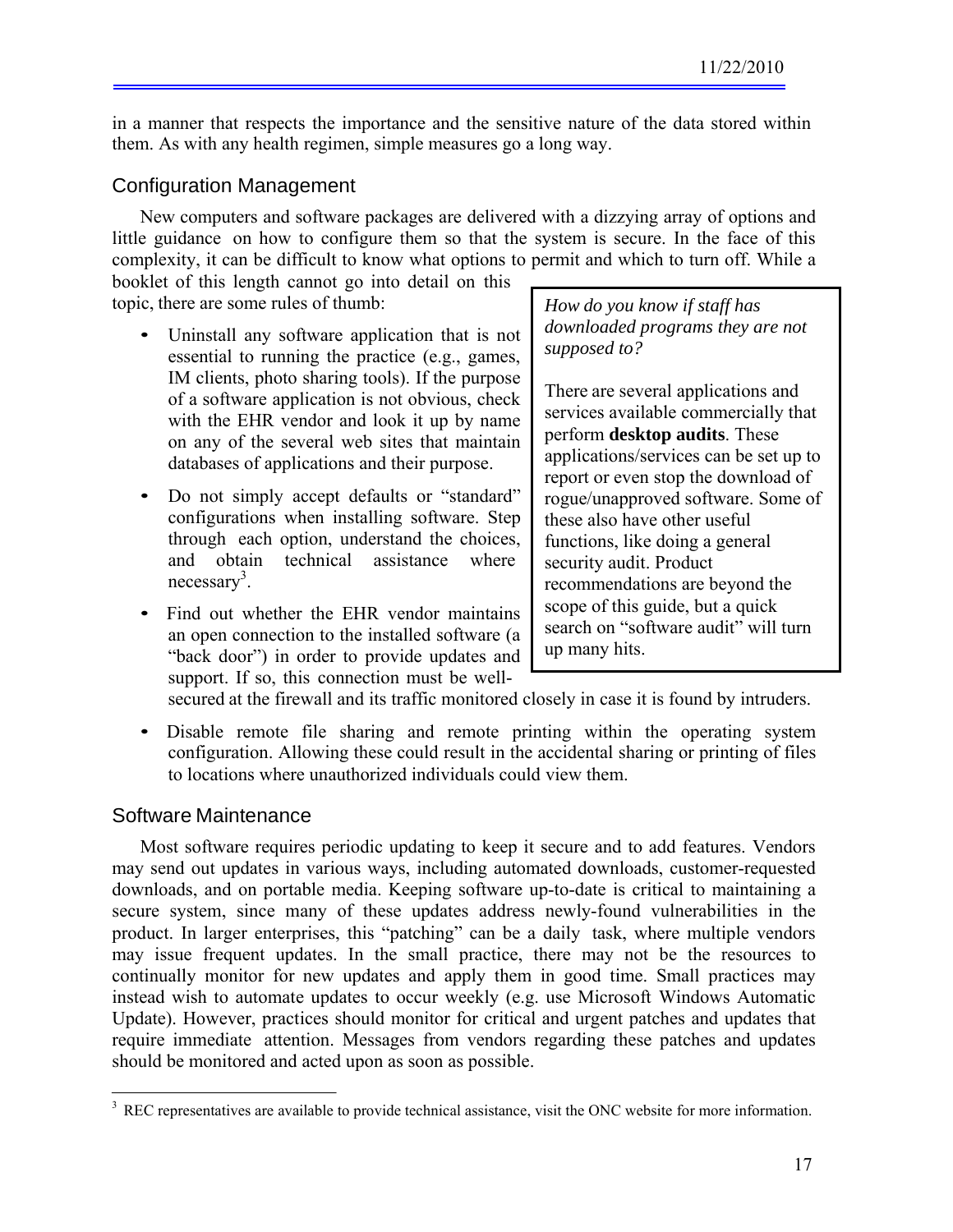#### <span id="page-17-0"></span>Operating Maintenance

Over time, an operational system tends to accumulate outdated information and settings unless regular maintenance is performed. Just as medical supplies have to be monitored for their expiration dates, material that is out-of-date on a computer system must be dealt with. Things to check include:

- User accounts for former employees are appropriately and timely disabled. If an employee is to be involuntarily terminated, access to the account should be disabled before the notice of termination is served.
- Computers and any other devices, such as copying machines, that have had data stored on them are "sanitized" before disposal. Even if all the data on a hard drive has been deleted, it can still be recovered with commonly available tools. To avoid the possibility of an unintended data breach, follow the guidelines for disposal found in NIST Special Publication 800-88 "*Guidelines for Media Sanitation*".
- Old data files are archived for storage if needed, or cleaned off the system if not needed, subject to applicable data retention requirements.
- Software that is no longer needed is fully uninstalled (including "trial" software and old versions of current software).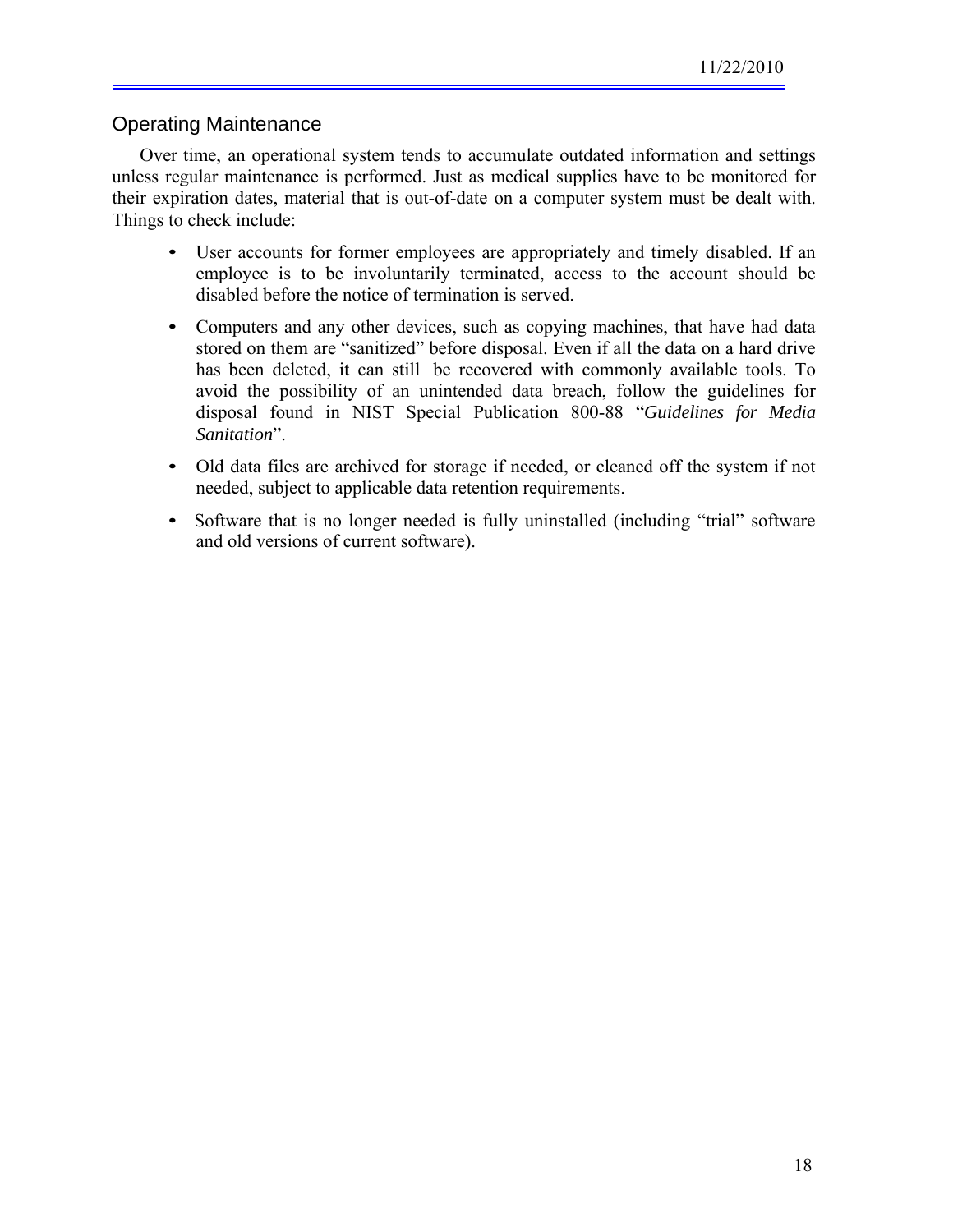#### <span id="page-18-0"></span>*Practice 9: Protect Mobile Devices*

Mobile devices—laptop computers, handhelds, smart phones, portable storage media have opened a world of opportunities to un-tether EHRs from the desktop. But these opportunities also present threats to information security and privacy. Some of these threats overlap those of the desktop world, but others are unique to mobile devices.

- Because of their very mobility, these devices are easy to lose and because they may be used in areas accessible to the public, they are very vulnerable to theft.
- Mobile devices are more likely than stationary ones to be exposed to electro-magnetic
- interference (EMI), especially from other medical devices, such as MRI machines. This interference can corrupt the information stored on a mobile device.
- Because mobile devices may be used in places where the device can be seen by others, extra care must be taken by the user to prevent unauthorized viewing of the PHI displayed on a laptop or handheld device.
- Not all mobile devices are equipped with strong authentication and access controls. Extra steps may be necessary to secure mobile devices from unauthorized use. Laptops should have password protection that conforms to that described in

*But I need to work at home…*

In today's increasingly mobile world, it is certainly tempting to use mobile technology to break away from the office and perform work from the comfort of home. Those who have responsibility for protecting patient data must recognize that this responsibility does not end at the office door and follow good security practices wherever they take people's PHI.

Practice 1. Many handheld devices can be configured with password protection and this should be enabled when available. Where not available, additional steps must be taken to protect PHI on the handheld, including extra precaution over the physical control of the device.

Laptop computers and handheld devices are often used to transmit and receive data wirelessly. These wireless communications must be protected from intrusion (Practice 6 describes wireless network protection). PHI transmitted unencrypted across *public*  networks (e.g. the Internet, public Wi-Fi services) can be done where the patient requests it and has been informed of the potential risks. Generally, however, PHI should not be transmitted without encryption across these *public* networks.

*Transporting data with mobile devices is inherently risky*. There must be an overriding justification for this practice that rises above mere convenience.

Where it is absolutely necessary to commit PHI to a mobile device, the data should be **encrypted**. Mobile devices that cannot support encryption should not be used. This includes the inexpensive memory sticks or thumb drives that are widely available and often given away by vendors. Encrypted versions of these devices are readily obtainable at a modest cost—much less than the cost of mitigating a data breach.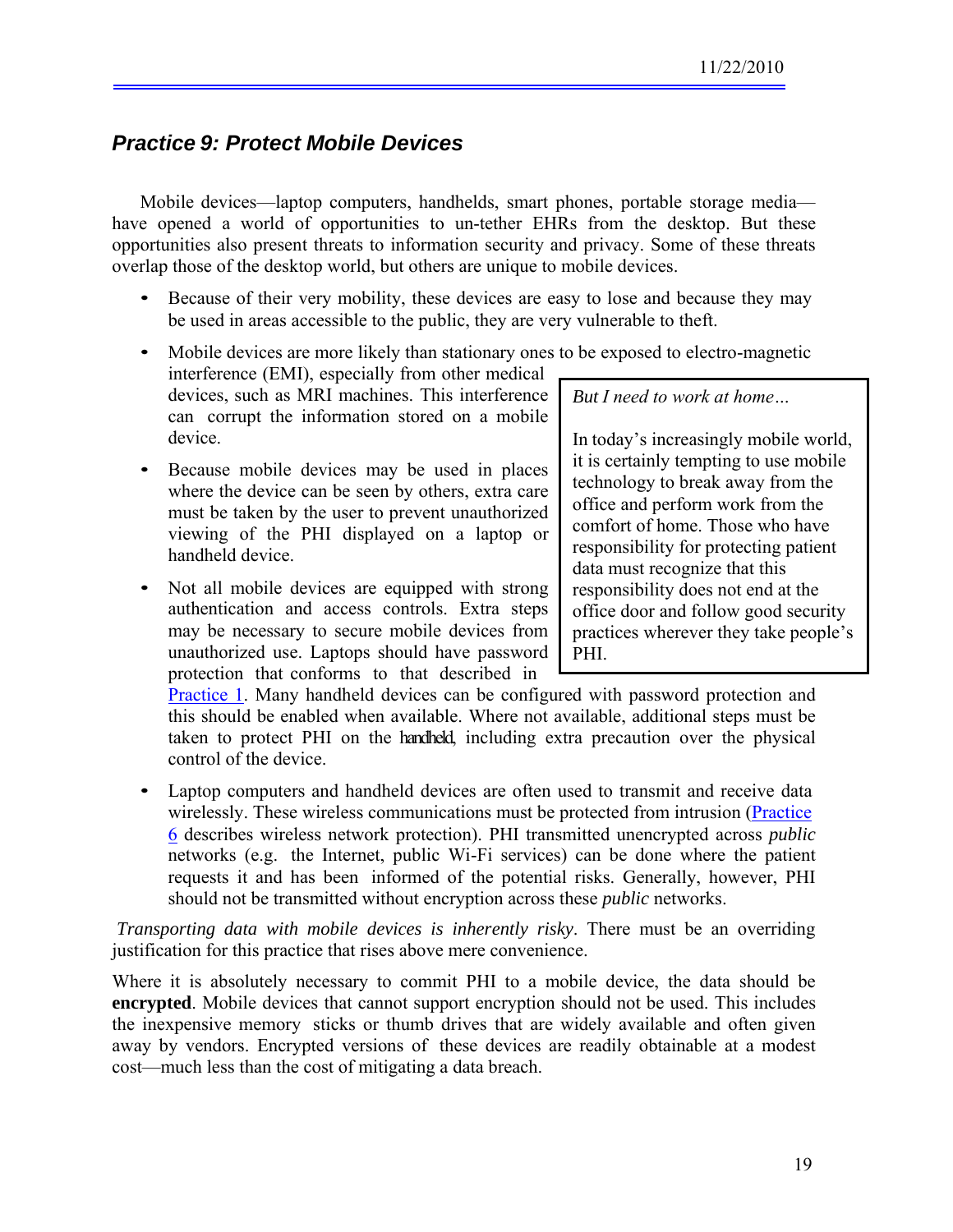If it is absolutely necessary to take a laptop out of a secure area when the laptop contains patient data, the laptop's hard drive should be **encrypted.**

Policies specifying the circumstances under which devices may be removed from the facility are very important and all due care must be taken in developing and enforcing these. The primary goal is to protect the patient's information, so considerations of convenience or custom (e.g. working from home) must be considered in that light.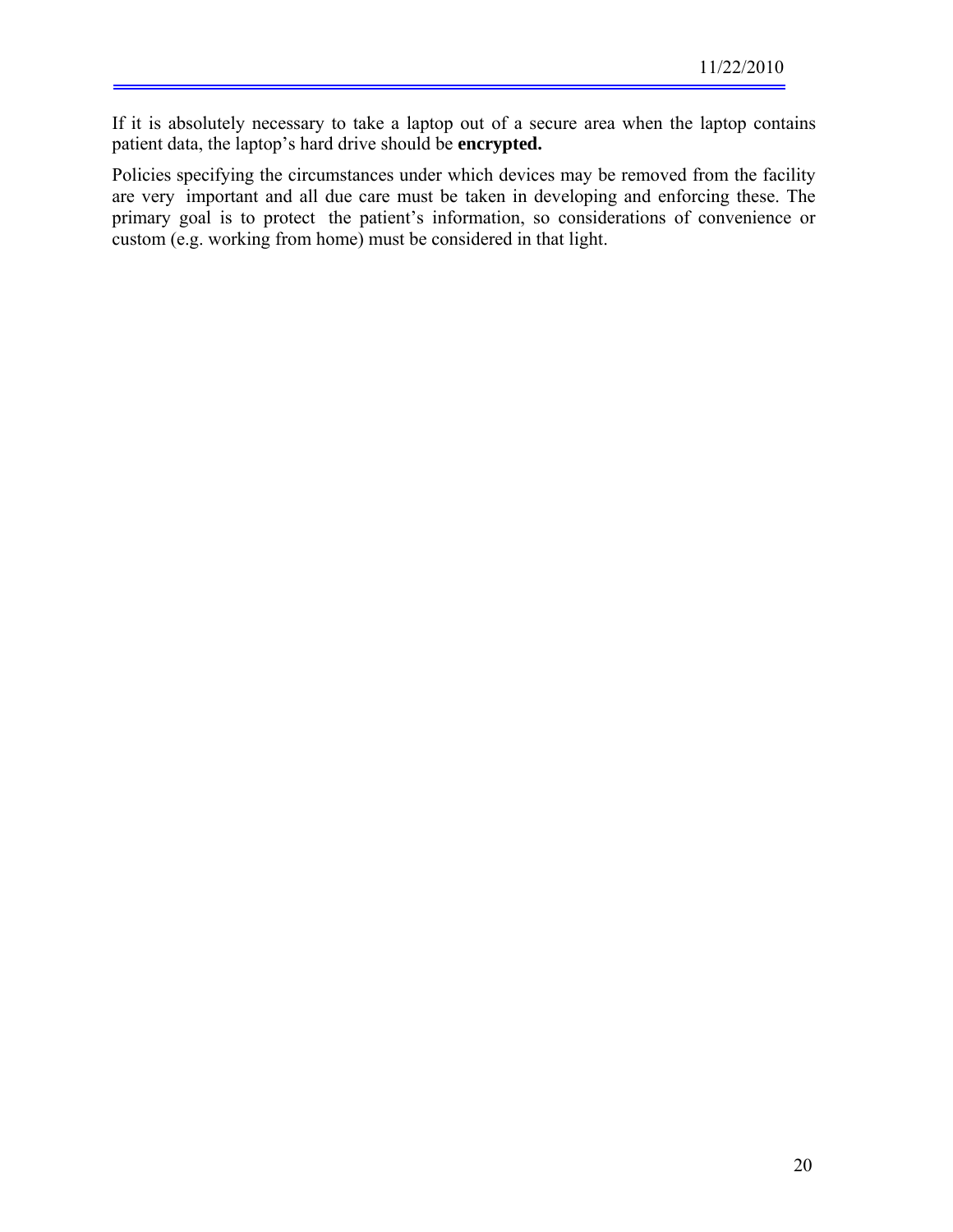#### <span id="page-20-0"></span>*Practice 10: Establish a Security Culture*

*Security professionals are unanimous: the weakest link in any computer system is the user.*

Researchers who study the psychology and sociology of information technology users have demonstrated time and again how very difficult it is to raise peoples' awareness about threats and vulnerabilities that can jeopardize the information they work with daily. Practices 1-9 in this booklet describe some ways to reduce the risk, decreasing the likelihood that patients' personal health information will be exposed to unauthorized view. But none of these measures can be effective unless the healthcare practice is willing and able to implement them, to enforce policies that require these safeguards to be used, and to effectively and proactively train all users so that they are sensitized to the importance of data security. In short, each healthcare practice must instill and support a security-minded organizational culture.

One of the most challenging aspects of instilling a security focus among users is overcoming the perception that "it can't happen to me." People, regardless of their level of education or IT sophistication, are alike in believing that "*they* will never succumb to sloppy practices. *They* will never place patient data at risk. That only happens to other people."

The checklists that follow are one proven way to overcome the human blind spot with respect to data security. By following a set of prescribed practices and checking them each time, at least some of the errors due to over-confidence can be avoided. But checklists alone are not enough. It is incumbent on any organization where lives are at stake to support proper information security through establishing a culture where data security is part of its very fabric. Every person in the organization must subscribe to a shared vision of information security so that habits and practices are automatic.

*Security practices must be built in, not bolted on.*

No checklist can adequately describe all that must be done to establish an organization's security culture, but there are some obvious steps that must be taken, including:

- Education and training must be frequent and on-going.
- Those who manage and direct the work of others must set a good example and resist the temptation to indulge in exceptionalism.
- Accountability and taking responsibility for information safety must be among the organization's core values.

Protecting patients through good data security practice should be as much second nature to the healthcare practice as disinfection is.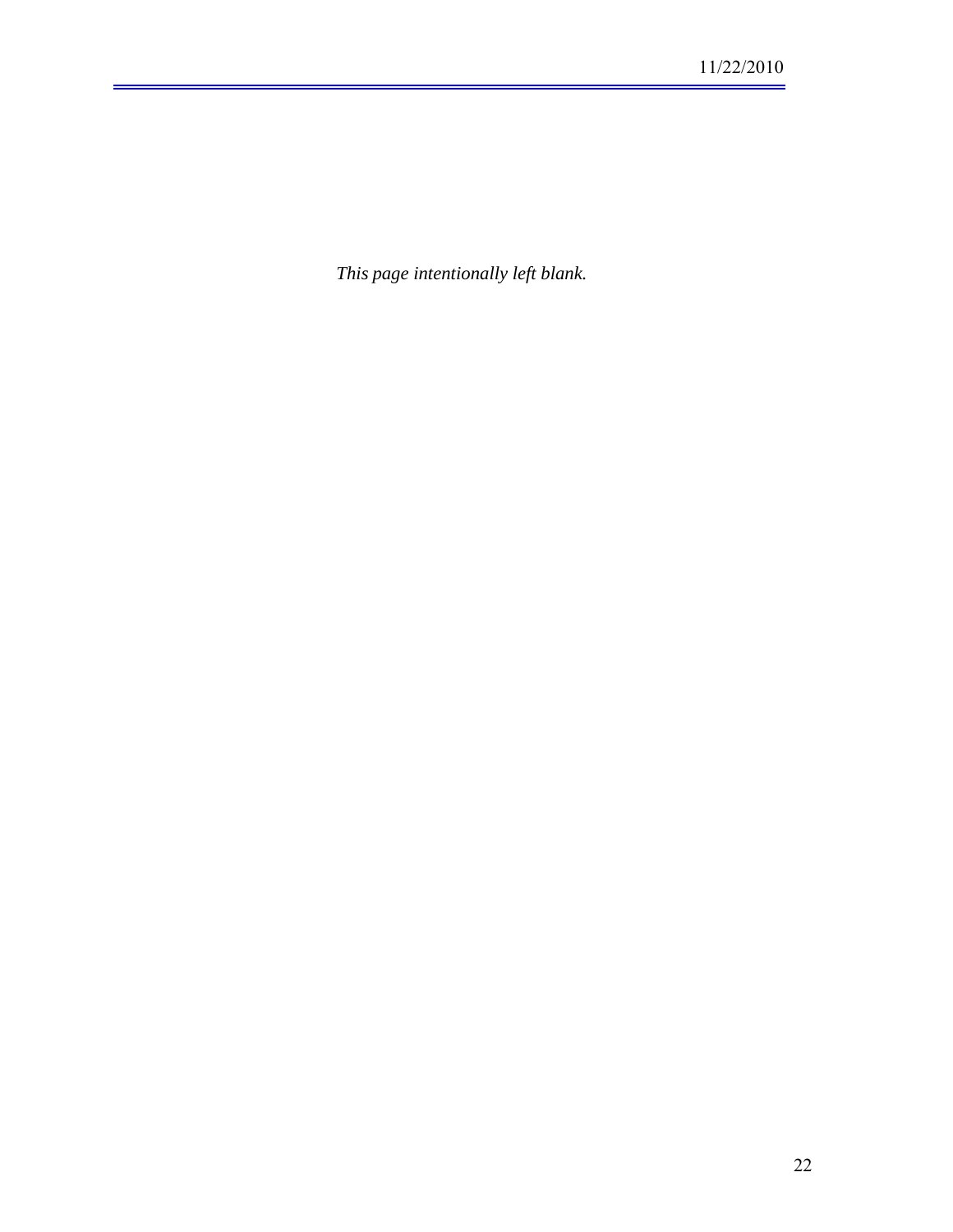## **Security Checklists**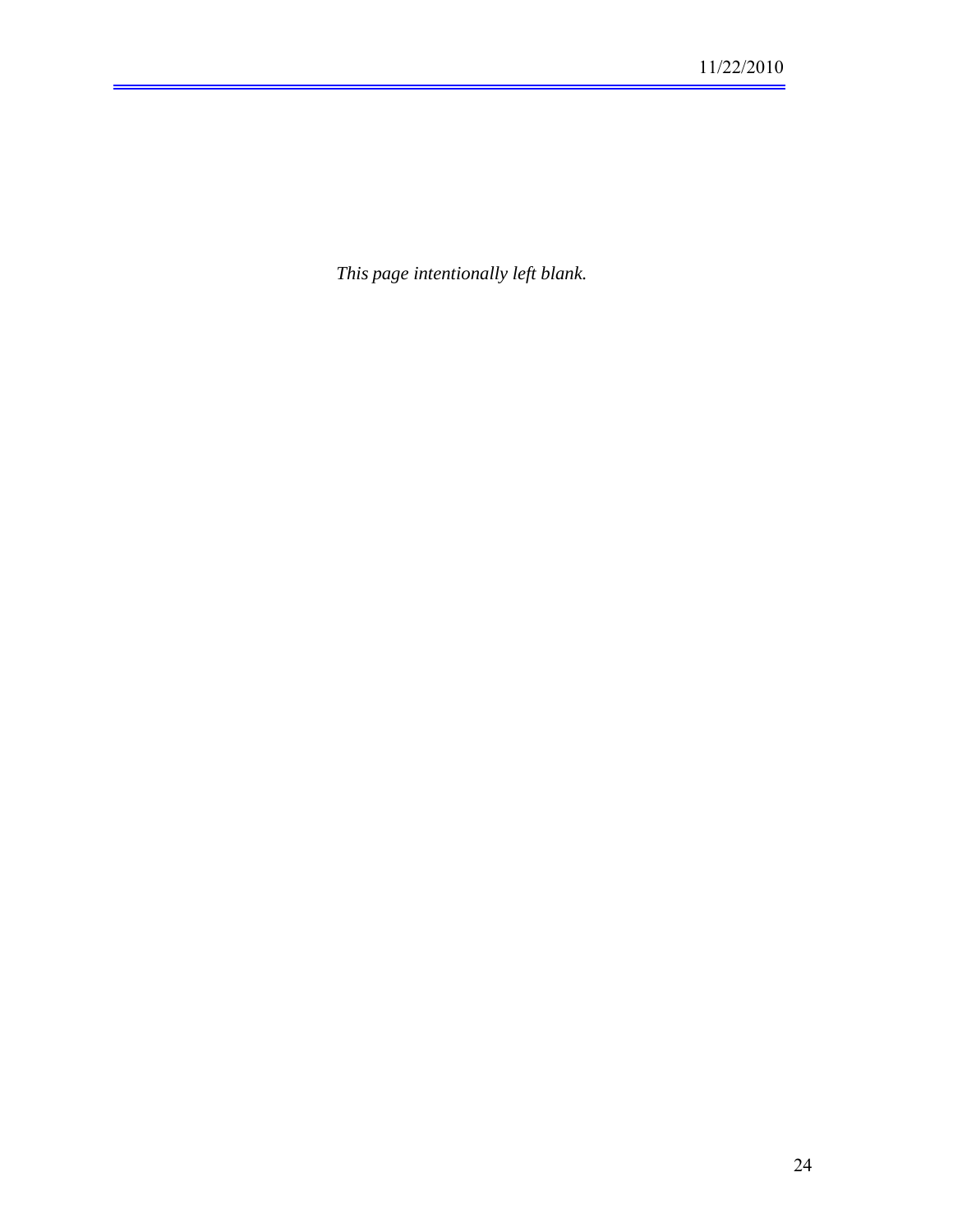### <span id="page-24-0"></span>*Practice 1: Password Checklist*

- $\Box$  Policies are in place prescribing password practices for the organization.
- □ All staff understand and agree to abide by password policies.
- $\Box$  Each staff member has a unique username and password.
- $\square$  Passwords are not revealed or shared with others.
- $\square$  Passwords are not written down or displayed on screen.
- $\square$  Passwords are hard to guess, but easy to remember.
- $\square$  Passwords are changed routinely.
- □ Passwords are not re-used.
- Any default passwords that come with a product are changed during product installation.
- $\Box$  Any devices or programs that allow optional password protection have password protection turned on and in use.

Strong passwords **should**:

- Be at least 8 characters in length
- Include a combination of upper case and lower case letters, at least one number and at least one special character, such as a punctuation mark
- Be changed often, at least quarterly.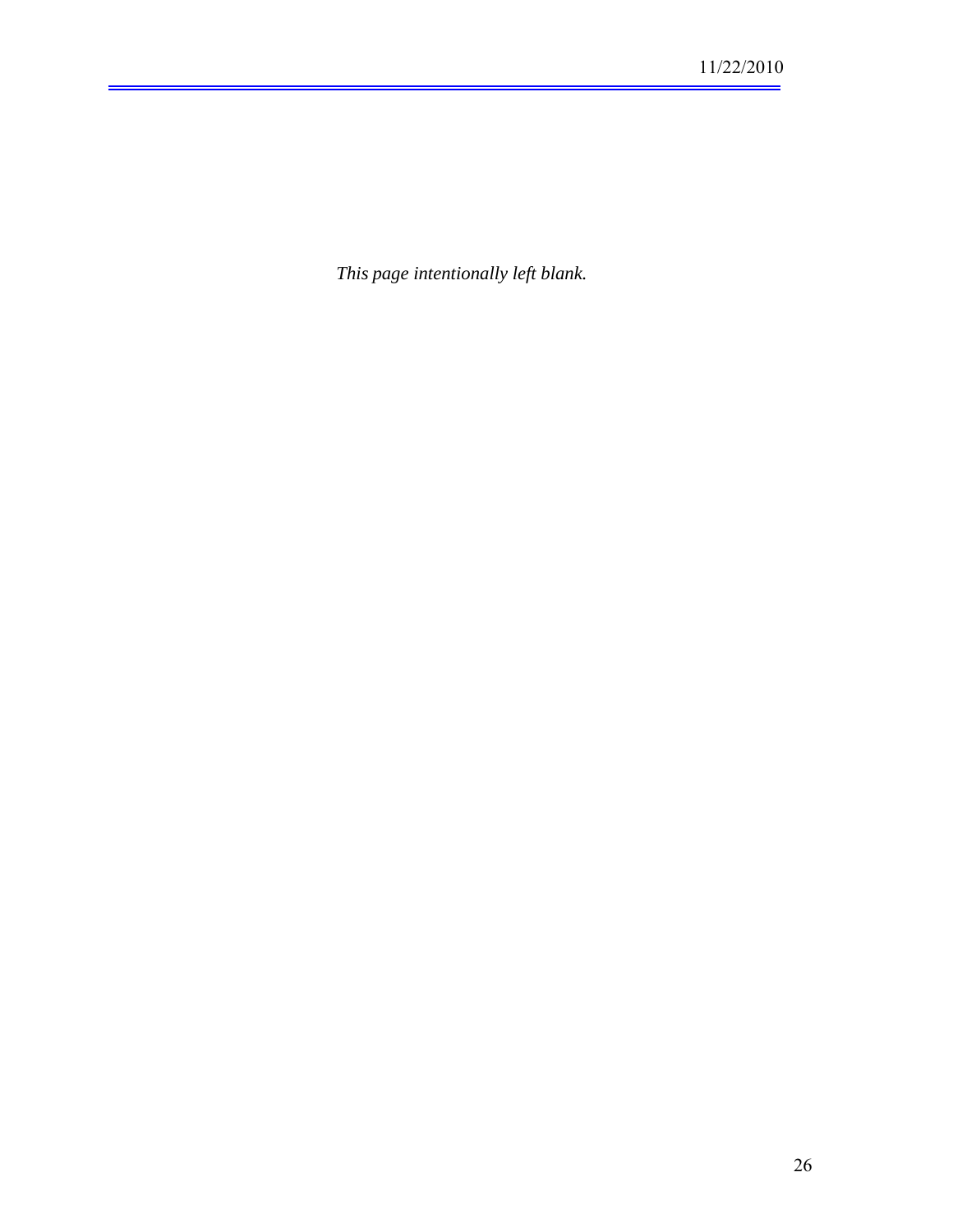## <span id="page-26-0"></span>*Practice 2: Anti-Virus Checklist*

| Policies are in place requiring use of anti-virus software.                                                                     |
|---------------------------------------------------------------------------------------------------------------------------------|
| All staff understand and agree that they shall not hinder the<br>operation of anti-virus software.                              |
| All staff know how to recognize possible symptoms of viruses or<br>malware on their computers.                                  |
| All staff know what to do to avoid virus/malware infections.                                                                    |
| Anti-virus software is installed and operating effectively on each<br>computer in compliance with manufacturer recommendations. |
| Anti-virus software is set up to allow automatic updates from the<br>manufacturer.                                              |
| Anti-virus software is fully up-to-date according to manufacturer's<br>standards.                                               |
| Handheld or mobile devices that support anti-virus software have<br>it installed and operating.                                 |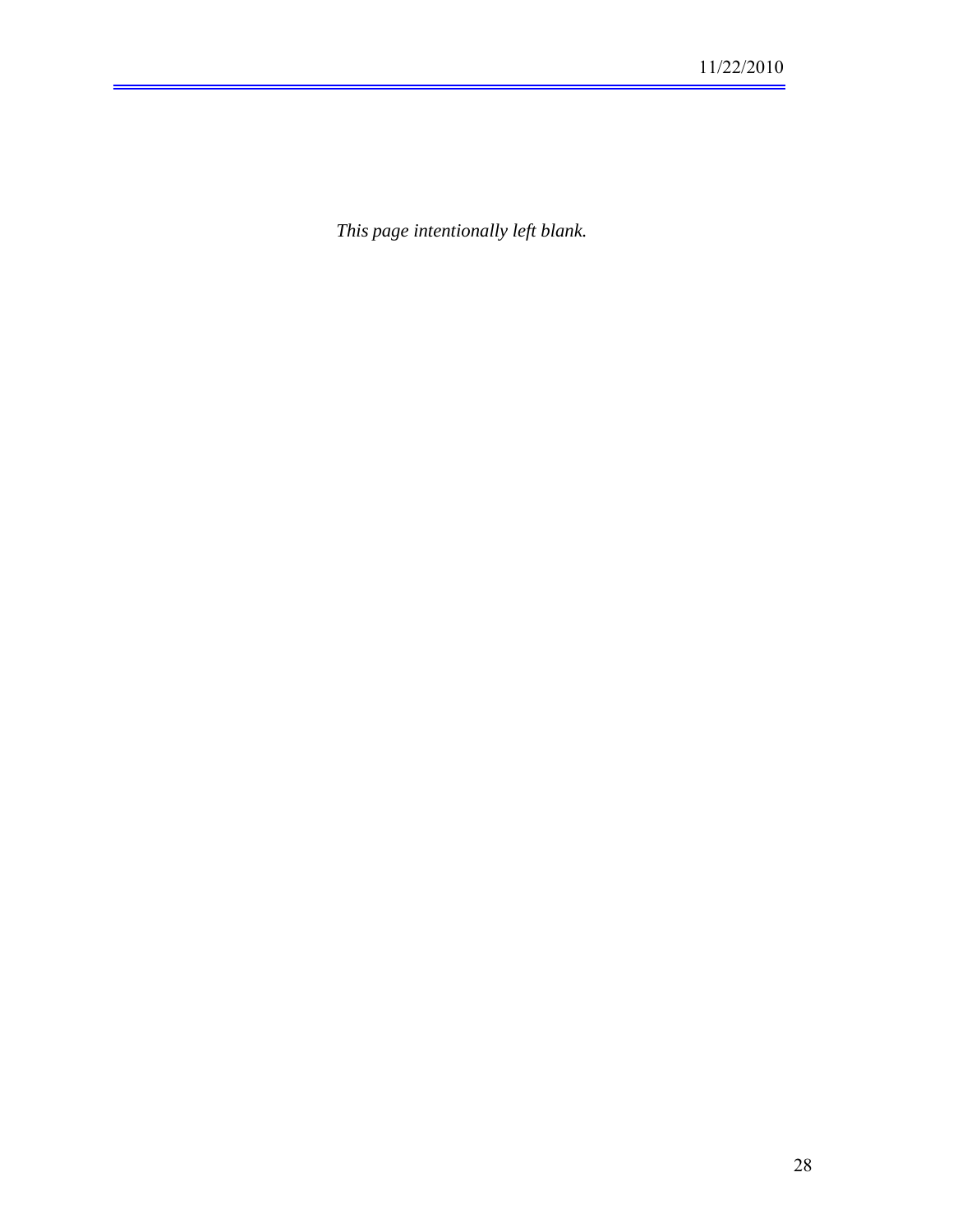## <span id="page-28-0"></span>*Practice 3: Firewall Checklist*

- $\Box$  Policies are in place prescribing the use, configuration, and operation of firewalls and firewall logs.
- All computers are protected by a properly configured firewall.
- All staff understand and agree that they may not hinder the operation of firewalls.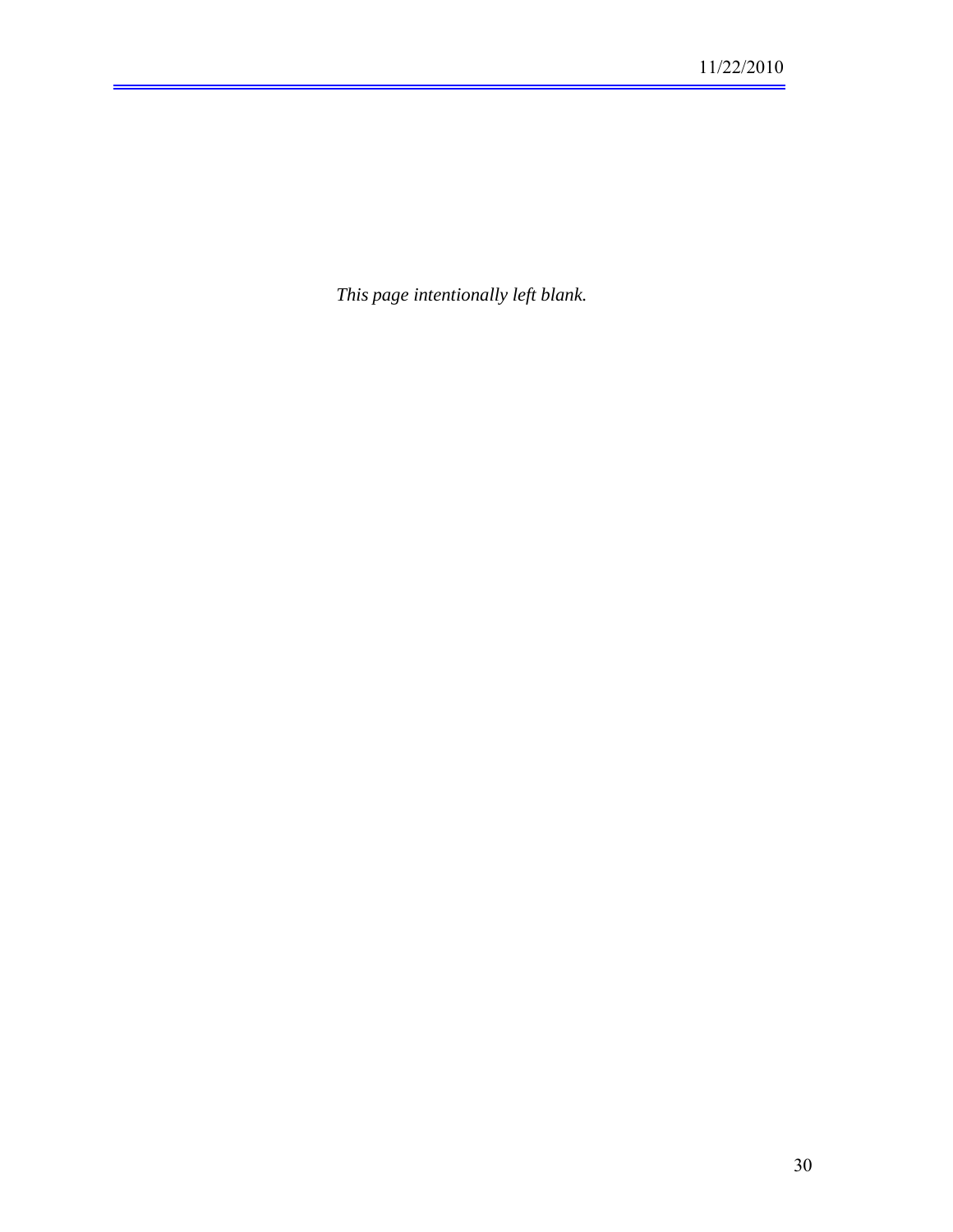## <span id="page-30-0"></span>*Practice 4: Access Control Checklist*

 $\Box$  Policies are in place prescribing access controls.

 Example: "When an employee quits, his/her user account is disabled immediately"

- $\Box$  Every user account can be positively tied to a currently authorized individual.
- $\square$  Users are only authorized to access information which they need to know to perform their duties.
- $\Box$  All files have been set to restrict access only to authorized individuals.
- $\Box$  All staff understand and agree to abide by access control policies.
- $\Box$  Computers running healthcare-related systems are not available for other purposes.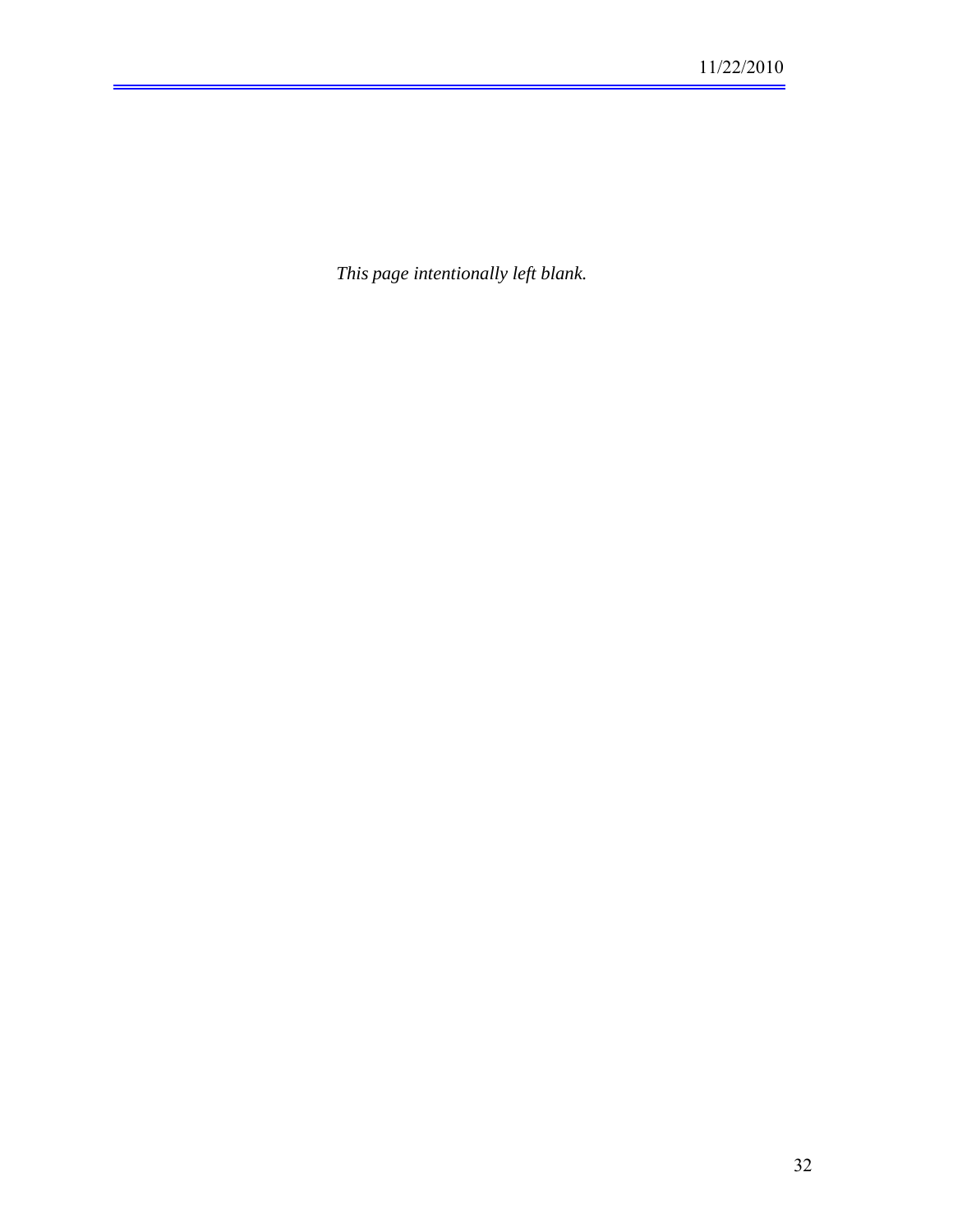## <span id="page-32-0"></span>*Practice 5: Physical Access Checklist*

| Policies are in place prescribing the physical safety and security of<br>devices and devices. |
|-----------------------------------------------------------------------------------------------|
| All staff understand and agree to abide by physical access<br>policies and procedures.        |
| All devices containing PHI are inventoried and can be accounted for.                          |
| Computers are protected from environmental hazards.                                           |
| Physical access to secure areas is limited to authorized individuals.                         |
| Computers running EHR systems are shielded from<br>unauthorized viewing.                      |
| Equipment located in high-traffic or less secure areas is                                     |

 $\Box$  Equipment located in high-traffic or less secure areas is physically secured.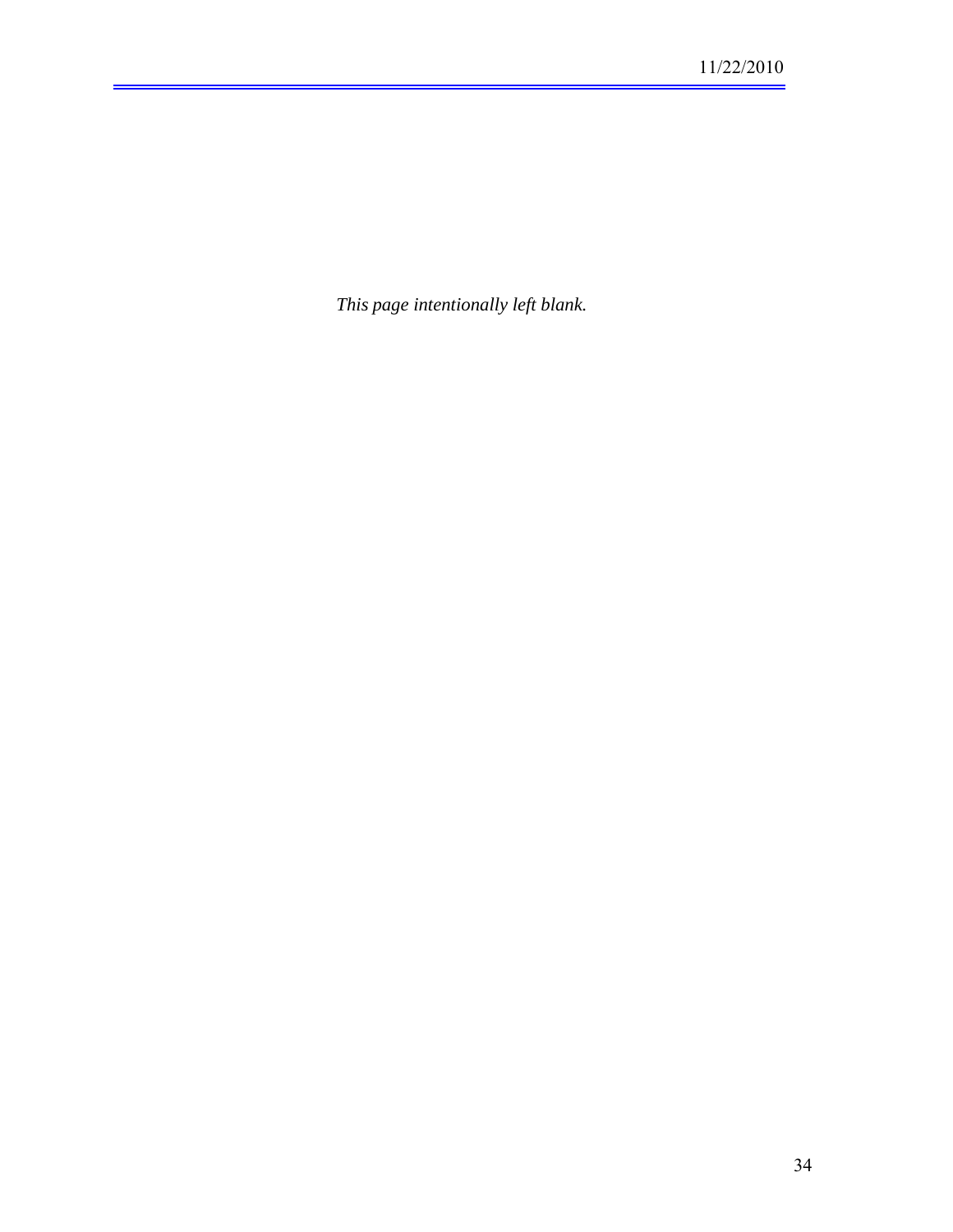## <span id="page-34-0"></span>*Practice 6: Network Access Checklist*

| Policies are in place prescribing network configuration and access.     |
|-------------------------------------------------------------------------|
| All staff understand and agree to abide by network use policy.          |
| Access to the network is restricted to authorized users and devices.    |
| Guest devices are prohibited from accessing networks containing<br>PHI. |
| Wireless networks use appropriate encryption.                           |
|                                                                         |
| Computers contain no peer-to-peer applications.                         |
| Public instant messaging services are not used.                         |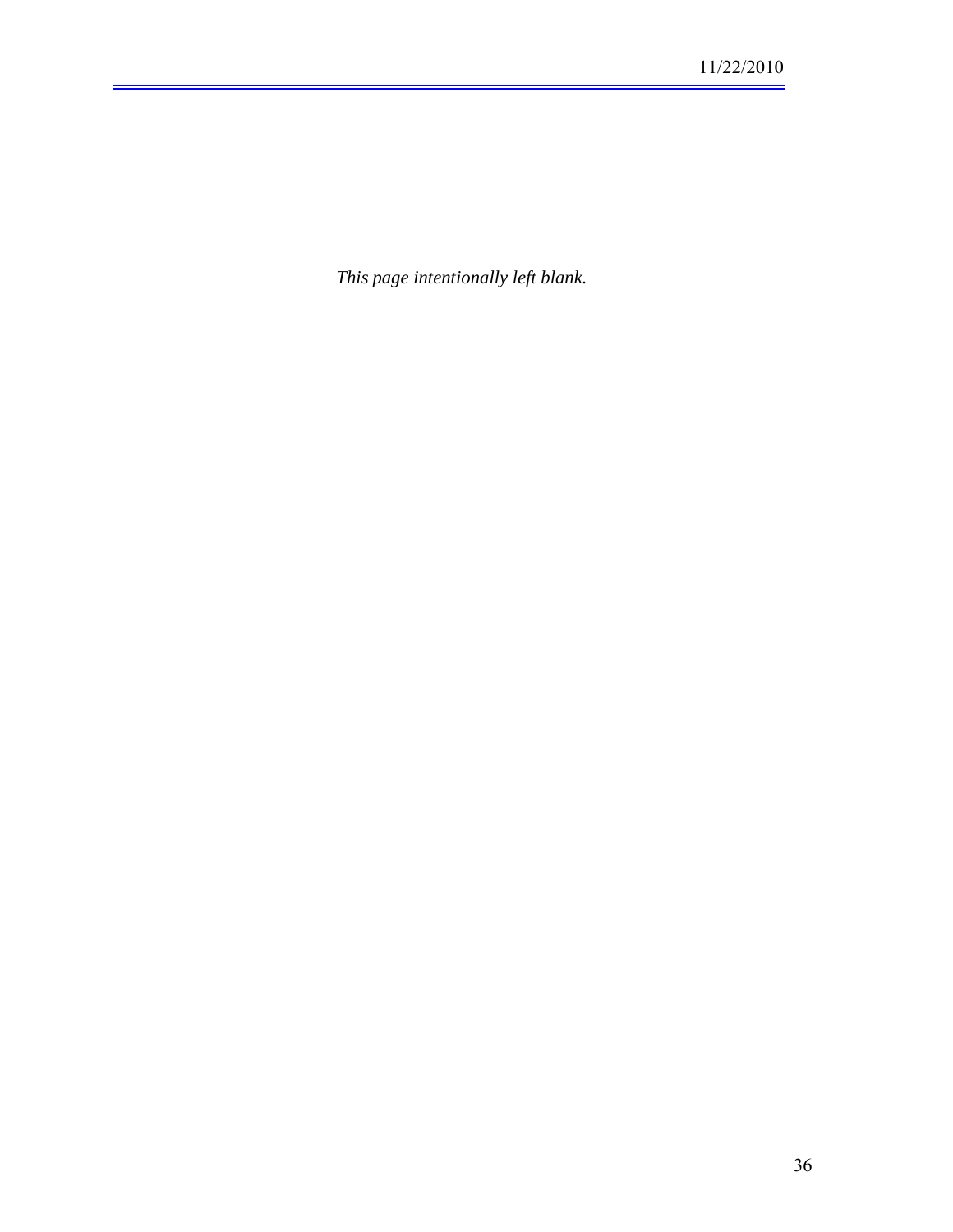## <span id="page-36-0"></span>*Practice 7: Backup and Recovery Checklist*

|    | Policies are in place prescribing backup and recovery procedures.                          |
|----|--------------------------------------------------------------------------------------------|
|    | All staff understand the recovery plan and their duties during<br>recovery.                |
|    | System restore procedures are known to at least one trusted party<br>outside the practice. |
| ΙI | A copy of the recovery plan is safely stored off-site.                                     |
|    | Files identified as critical are documented and listed in the<br>backup configuration.     |
| H  | Backup schedule is timely and regular.                                                     |
|    | Every backup run is tested for its ability to restore the data<br>accurately.              |
|    | Backup media are physically secured.                                                       |
|    | Backup media stored offsite are encrypted.                                                 |
|    | Backup media are made unreadable before disposal.                                          |
|    | Multiple backups are retained as a failsafe.                                               |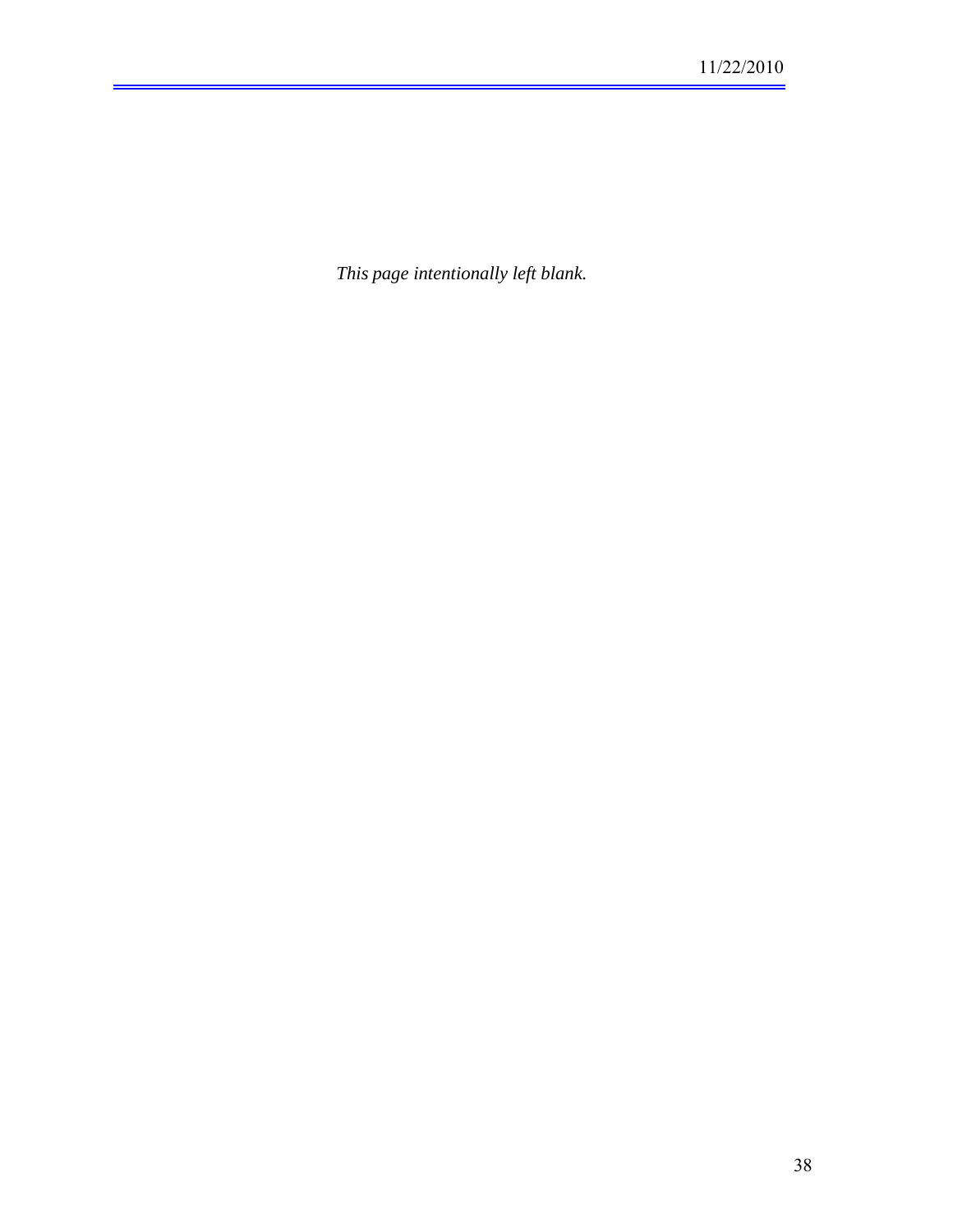## <span id="page-38-0"></span>*Practice 8: Maintenance Checklist*

- $\Box$  Policies are in place prescribing EHR system maintenance procedures.
- Staff with responsibilities for maintenance understand and agree to system maintenance policies and procedures.
- Computers are free of unnecessary software and data files.
- $\Box$  Remote file sharing and printing (including remote printing) are disabled.
- □ Vendor remote maintenance connections are documented and fully secured.
- $\square$  Systems and applications are updated or patched regularly as recommended by the manufacturer.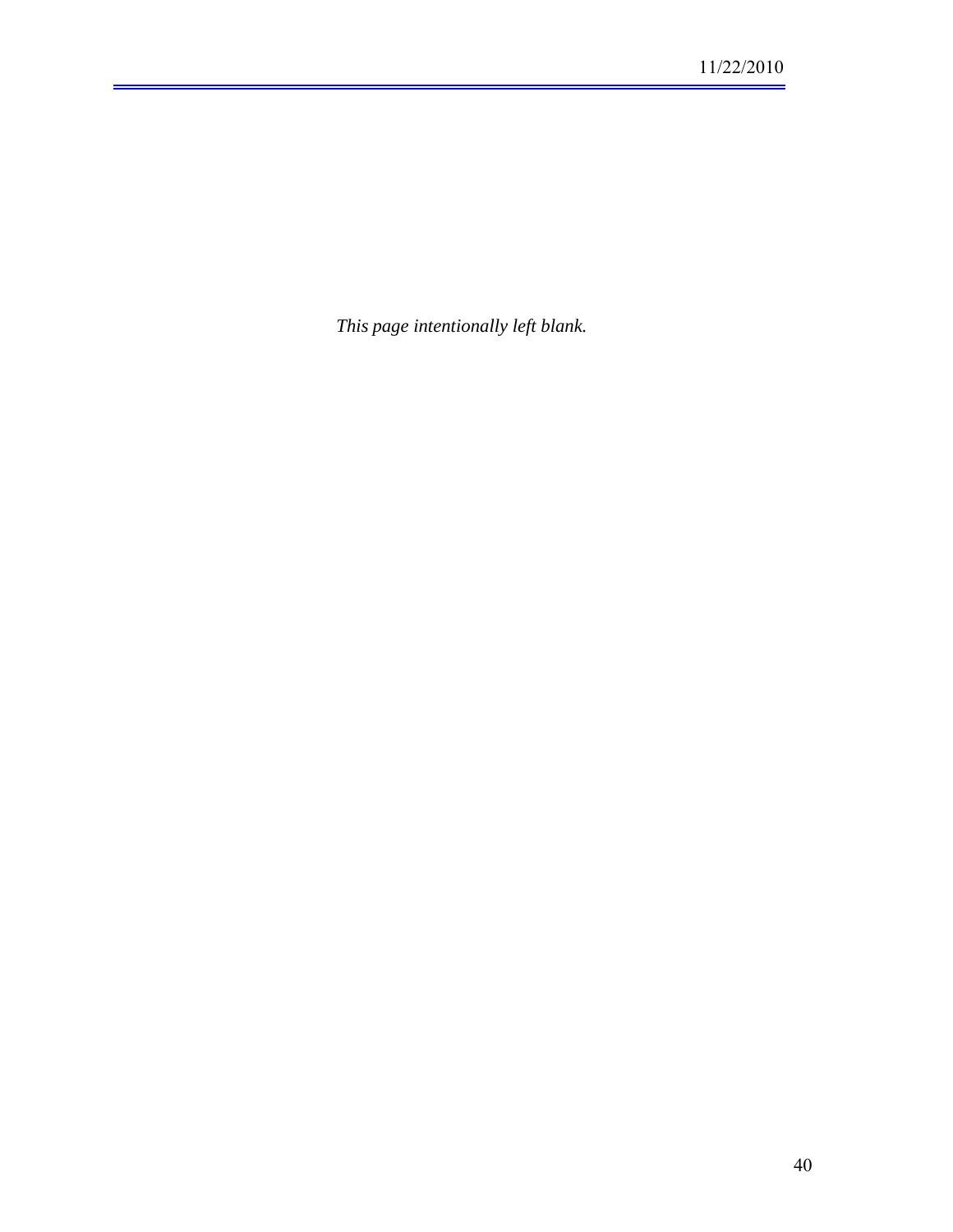## <span id="page-40-0"></span>*Practice 9: Mobile Devices Checklist*

| Policies are in place prescribing use of mobile devices.                           |
|------------------------------------------------------------------------------------|
| All staff understand and agree to abide by mobile device<br>policy and procedures. |
| Mobile devices are configured to prevent unauthorized use.                         |
| PHI on mobile devices is encrypted.                                                |
| Connections between authorized mobile devices and<br>EHRs are encrypted.           |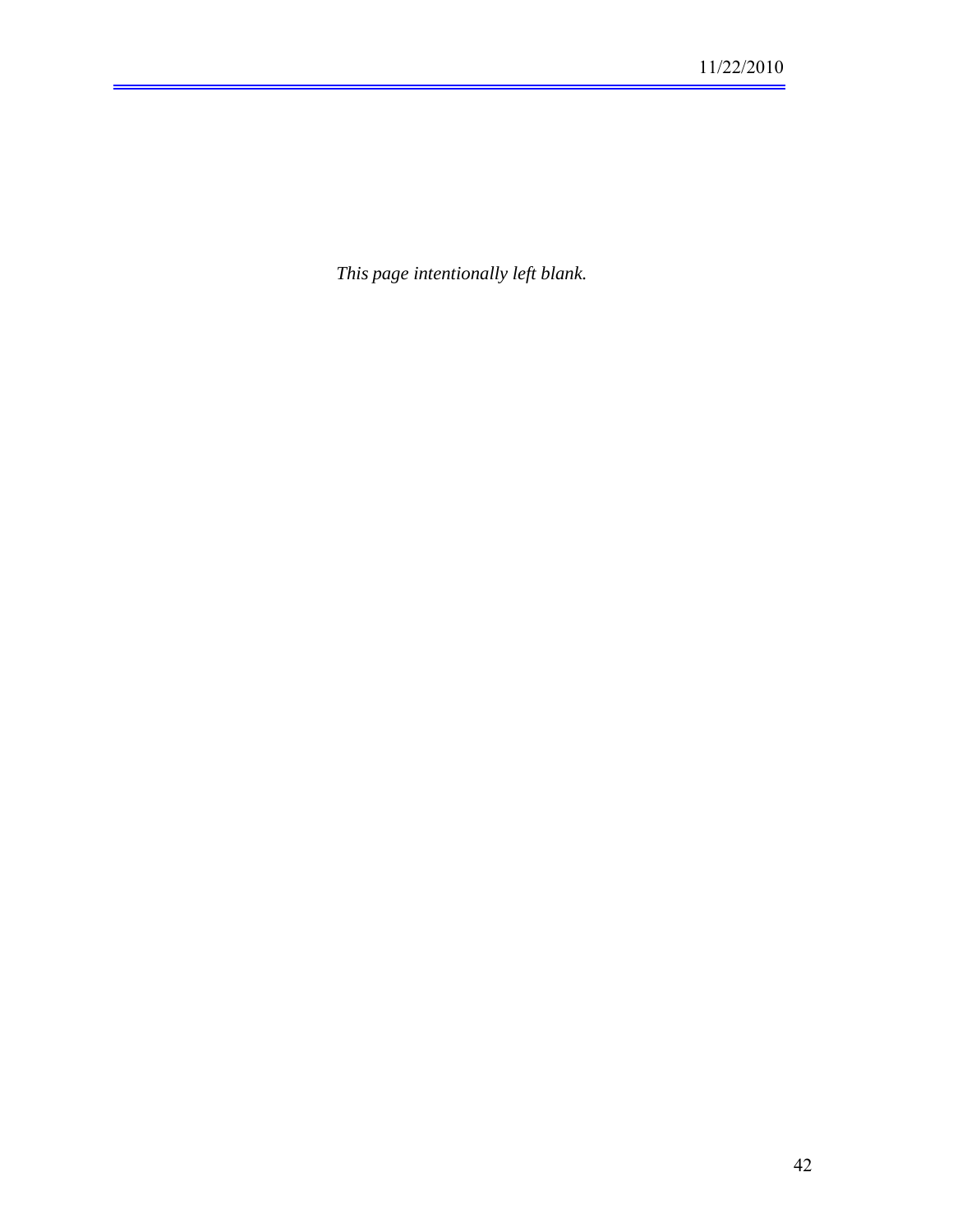## <span id="page-42-0"></span>*List of Acronyms*

| <b>Acronym</b> | <b>Acronym Description</b>                                           |
|----------------|----------------------------------------------------------------------|
| <b>AES</b>     | <b>Advanced Encryption System</b>                                    |
| CD             | compact disc                                                         |
| CD-ROM         | compact disc read-only-memory                                        |
| <b>DSL</b>     | digital subscriber line                                              |
| <b>DVD</b>     | digital video disk                                                   |
| <b>EHR</b>     | electronic health record                                             |
| <b>HHS</b>     | Department of Health and Human Services                              |
| <b>HIPAA</b>   | Health Insurance Portability and Accountability Act                  |
| <b>HITRC</b>   | Health Information Technology Research Center                        |
| <b>IEEE</b>    | Institute of Electrical and Electronic Engineers                     |
| IM             | instant message                                                      |
| LAN            | local area network                                                   |
| <b>NAT</b>     | network address translation                                          |
| <b>NIST</b>    | National Institute of Standards and Technology                       |
| ONC            | Office of the National Coordinator for Health Information Technology |
| PC             | personal computer                                                    |
| <b>PDA</b>     | Personal Digital Assistant                                           |
| PII            | Personally Identifiable Information                                  |
| PHI            | protected health information                                         |
| <b>REC</b>     | <b>Regional Extension Center</b>                                     |
| <b>USB</b>     | <b>Universal Serial Bus</b>                                          |
| <b>WEP</b>     | Wired Equivalent Privacy                                             |
| <b>WPA</b>     | Wi-Fi Protected Access                                               |
| WPA2           | Wi-Fi Protected Access 2                                             |